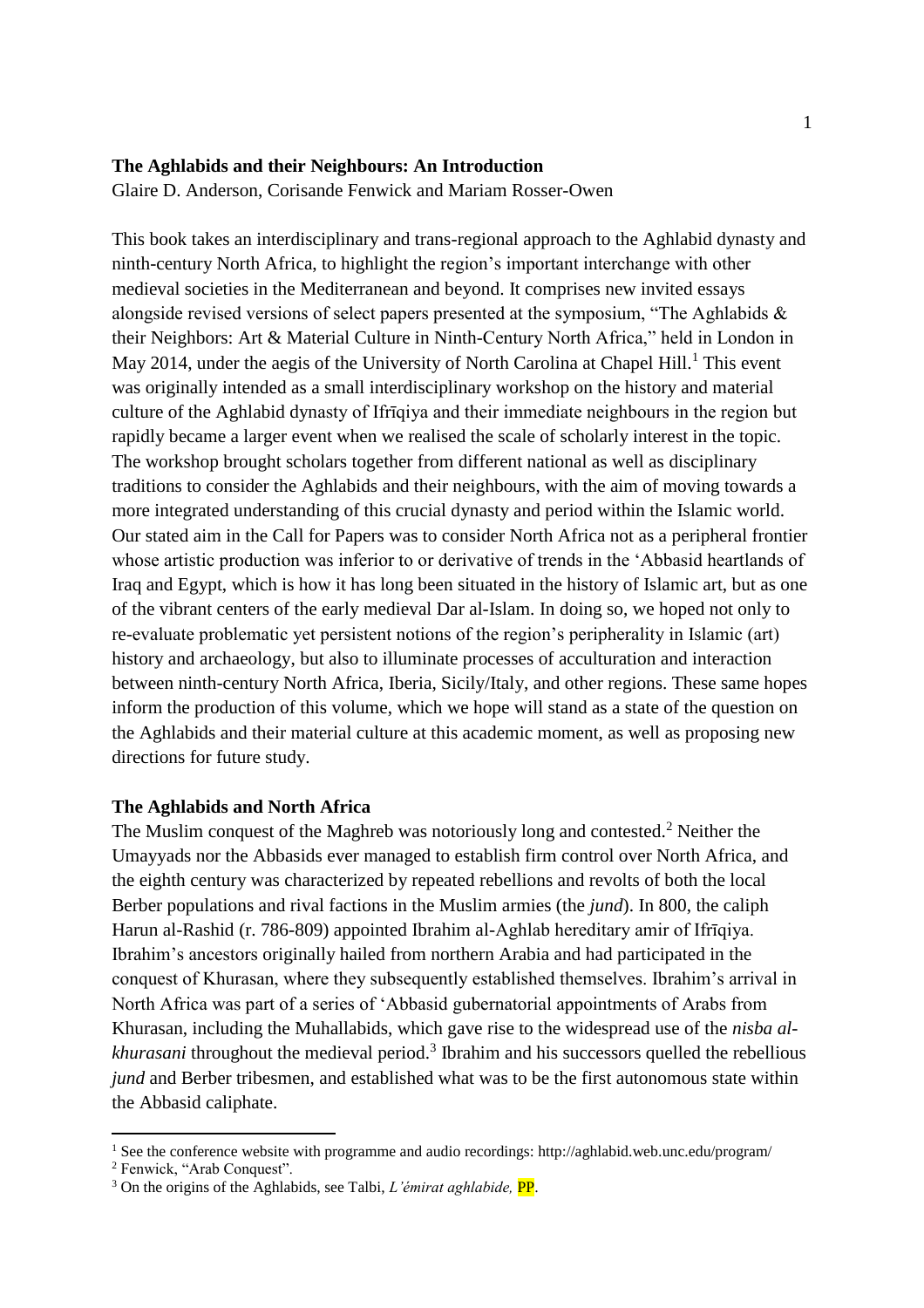This state was centered on Kairouan and the palatial cities of al-ʿAbbāsiyya (founded 800) and Raqqada (founded in 876) in Ifrīqiya proper – roughly what is now modern Tunisia, eastern Algeria and western coastal Libya. At its peak, under Ibrahim II (r. 875-902), the reach of the Aghlabids extended far beyond Ifrīqiya to Sicily, the Italian mainland, Malta, Sardinia and Corsica. Aghlabid interest sometimes equated to conquest and direct rule, as in the case of Sicily, which proved to be an important counter in diplomatic negotiations with Byzantine Italy.<sup>4</sup> More often, however, it was limited to raids on the islands and shores of the central Mediterranean launched from their ports in Sousse and Tunis. They even sailed up the Tiber and sacked Rome in 846. It was within this Mediterranean maritime context that the Aghlabid rulers of North Africa defined their position against the Byzantines who still held much of Italy and Sicily, as well as their rivals, the Umayyads in al-Andalus and the Tulunids to the east.

The Aghlabids were not the only ones to lay claim to North Africa. Several decades earlier, new embryonic Muslim states had emerged in the uplands of the Aurés, the pre-desert and Sahara and above all western Morocco: the Barghawata in (158/744); Rustamids (160/776); Idrīsids (173/788) and the Sufrites of Sijilmasa (140/758). The forms of these states varied depending on local circumstances. Sometimes, as with the Idrīsids of central Morocco, incomers from the Islamic East were involved in these nascent processes of state formation.<sup>5</sup> The kharajite Rustamid state based at Tāhert (western Algeria) was also established by a Persian missionary, 'Abd al-Rahmān b. Rustam of the Ibadi tradition.<sup>6</sup> Their area of influence stretched to Jerba, Djebel Nafusa and the Fazzan. The relations of these different groups with the Aghlabids were equally varied. Sometimes allied or at war with the Aghlabids, their rulers used a common Muslim rhetoric of power to legitimize their rule

Whilst the Aghlabid amirs never ceased to acknowledge the sovereignty of Baghdad, they were independent in all but name and it would be unwise to think of the Aghlabids as an 'Abbasid vassal state, a notion that Hugh Kennedy's essay helps to nuance. Like the Abbasid caliphs, the Aghlabid amirs minted gold dinars, appointed their own officials, and built new royal towns to house themselves and their retinue – Abbasiyya in 800, which was later replaced by Raqqada in 876. The Abbasids were not part of the decision making process in Aghlabid politics, and there were probably local political reasons why, for example, the name of the Abbasid caliph rather than that of the Aghlabid amir is inscribed in the foundation text at the Zaytuna mosque in Tunis.<sup>7</sup> Rather than thinking about the formation of the Aghlabid state in terms of a reaction to the disaggregation of the Abbasid empire, Annliese Nef has suggested thinking instead about the construction of a new imperial dynamic in the western Mediterranean.<sup>8</sup> As she shows in her contribution, this is exemplified by Aghlabid activities *vis-à-vis* Sicily, which formed the heart of their ambitious campaign against Byzantium. Whereas the Arabs who conquered Ifriqiya in the late 7th century had no use for Carthage as

<sup>4</sup> Nef, "Comment les Aghlabides ont décidé". See also, Amari, *Storia dei Musulmani.*

<sup>5</sup> Cressier, "Urbanisation"; Fentress, this vol.

<sup>6</sup> See Savage, *Gateway to Hell*; Prevost, *L'aventure* I*bāḍite*; Aillet, "Tāhart et les origines de l'imamat rustumide".

<sup>7</sup> On which see Golvin*, Essai sur l'architecture religieuse musulmane*, 153.

<sup>8</sup> Tillier and Nef, "Le Polycentrisme dans l'Islam Médiéval".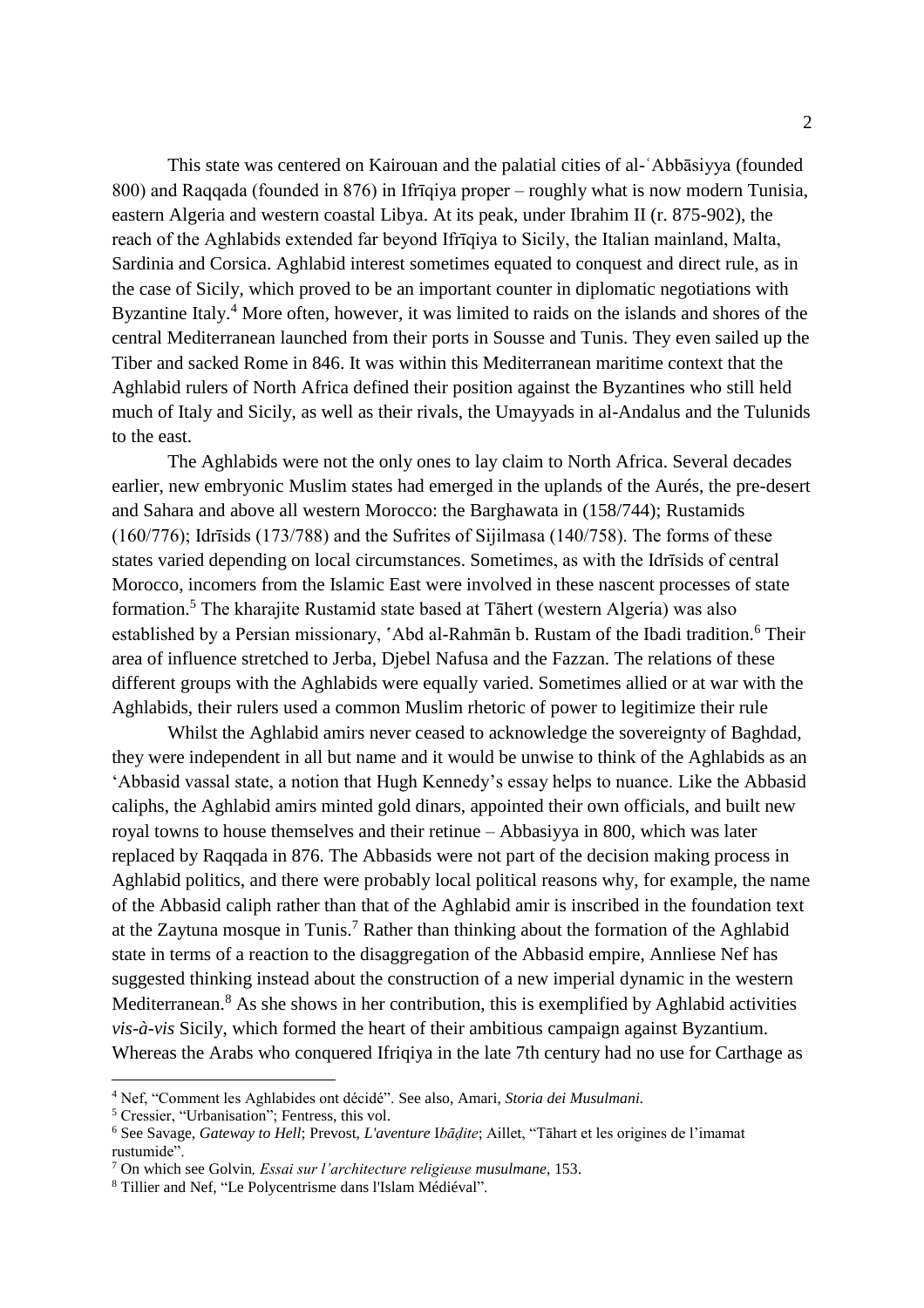a capital, because it was exposed to raids by the still-powerful Byzantine navy, and built their capital at Kairouan, a safe distance of two days march from coast, the Aghlabids expressed a new power and confidence by taking to the sea.<sup>9</sup> We see the same imperial dynamic in city foundation and monumental architecture. The Aghlabid emirs, like the Abbasid caliphs in Baghdad, were great builders. For themselves, the new rulers built the new palace city of al-ʿAbbāsiyya in 184/800 named in honour of the ʿAbbāsids, later supplanted by the foundation of Raqqada in 264/877. Congregational mosques were built in some of the major towns of Ifrīqiya, many of which still survive today in their ninth-century form. Massive town walls were built in stone and pisé to protect the largest cities, as well as a line of fortifications (*ribāṭ*) along the coastline at such regular intervals that it reportedly only took one night to dispatch a message from Ceuta in Morocco to Alexandria in Egypt.<sup>10</sup> These grand monuments, with their use of spolia from nearby Roman and Late Antique sites, show a supreme self-confidence.

The long Aghlabid century was famously described as a golden age by Georges Marçais.<sup>11</sup> Ninth-century Ifrīqiya was renowned for its agricultural productivity, raw resources (gold, salt, precious metals) and artisanship. This wealth underwrote an economic boom. Kairouan became one of the most important centres of religious and judicial scholarship and intellectual exchange in the *dar al-Islam*. <sup>12</sup> Under the Aghlabids, it saw considerable activity amongst religious scholars such as Asad Ibn al-Furat (141/759-213/829) and Sahnūn ibn Sa'īd (159/776-239/854), the latter of whom compiled the teachings of Mālik ibn Anas in the *Mudawwana* which became the main reference for Mālikism in North Africa. Beyond Kairouan, the cities and countryside were transformed by the construction of new forms of monumental architecture as well as by urban growth, a surge in rural settlement and investment in infrastructure.<sup>13</sup> High-prestige items such as ornate glazed ceramics, metalwork and textiles circulated, and trade and commercial networks flourished linking North Africa to sub-Saharan Africa, Europe and Iraq. The Aghlabids and their neighbouring states were major conduits of the slave trade – both the white slave trade, which linked North Africa with Iberia, the major marketplace, but further afield to the Carolingian empire and central Europe, from where the slaves were sourced; and the black slave trade, via the trans-Saharan trading networks.<sup>14</sup> North Africa provided an important transit point for raw materials like gold, ivory, salt and was an key producer of bulk staple goods like olive oil and grain, but its artisans and patrons also made sophisticated artefacts that had a widely dispersed market. The sorts of goods that were exported from Aghlabid Ifrīqiya in scale – whether luxury items such as slaves, gold or ivory, or staples like olive oil, grain and textiles – are not always easy to trace in the historical or archaeological record, but we must not forget that they underpinned the Aghlabid 'golden age'.

<sup>&</sup>lt;sup>9</sup> Goitein, "Medieval Tunisia", 309.

<sup>10</sup> Ibn Khaldun, *Berberes* T. IV, 429.

<sup>11</sup> Marçais, *La Berbérie* Musulmane, 55.

<sup>12</sup> See Bahri, *Les hommes du pouvoir*.

<sup>&</sup>lt;sup>13</sup> Fenwick, "Early Medieval Urbanism".

<sup>&</sup>lt;sup>14</sup> Gaiser, "Slaves and Silver".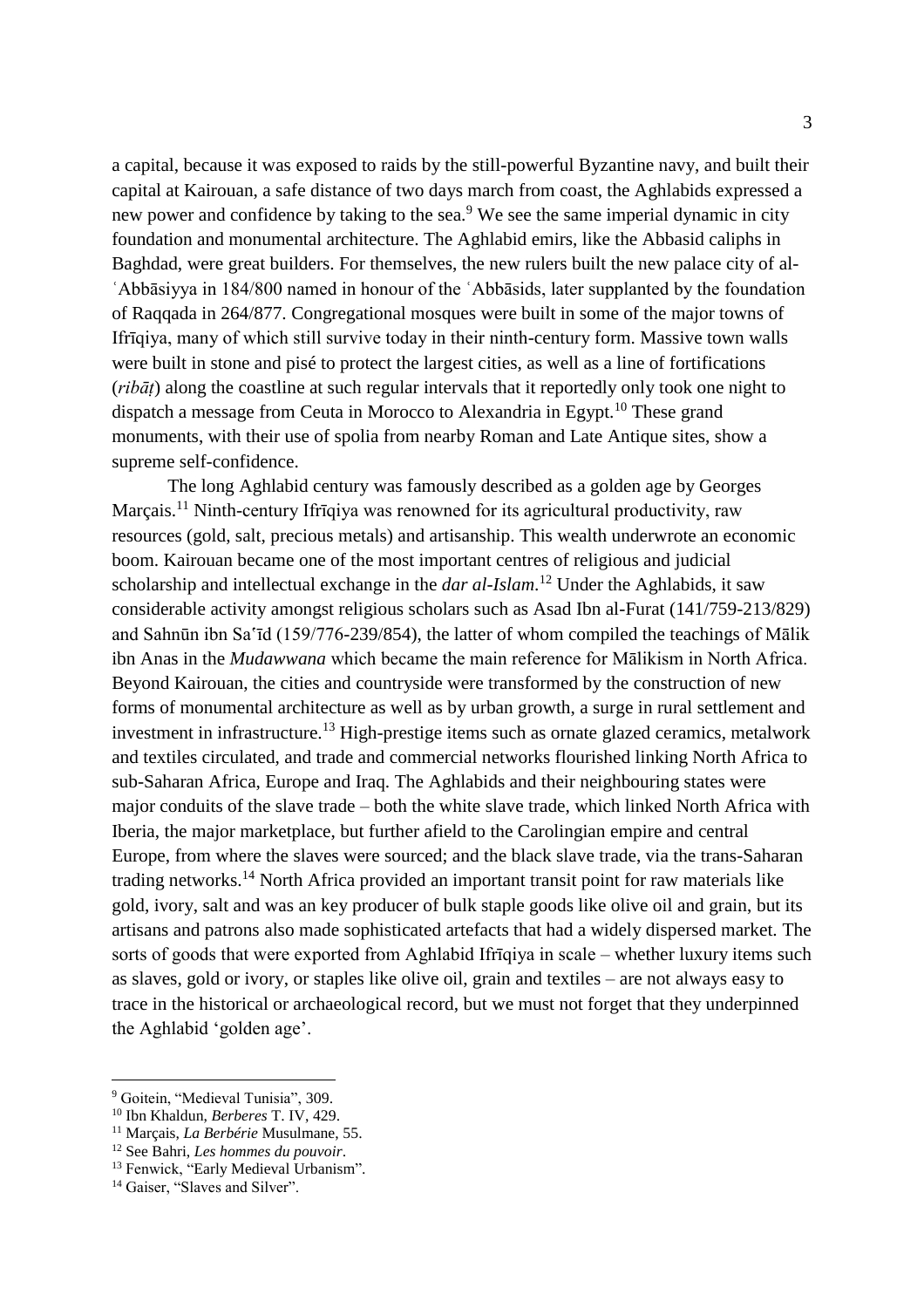It is all the more surprising, then, that ninth-century North Africa continues to be so systematically ignored in accounts of the early Islamic world, whether they be historical, arthistorical or archaeological. This lacuna cannot be explained on the grounds by which it is so often justified: an absence of source material. For the advent of the Aghlabids coincides with a marked surge in the amount and quality of evidence available to scholars after the late seventh and eighth centuries.<sup>15</sup> Historians can draw upon a wealth of conquest accounts, geographies, judicial accounts, religious tracts, biographical dictionaries, while archaeologists and art historians can more easily identify ninth-century objects and buildings by the spread and adaptation of new forms and techniques from the wider Islamic world. The neglect can also not be wholly explained away by the difficulties of conducting research across such a vast area that encompasses multiple modern nation-states with very different histories of scholarship. A far greater problem is the continued dominance of centrist narratives of the Abbasid world at the expense of those areas on the Mediterranean edges.<sup>16</sup> This presents perhaps the main reason for the neglect of studies of this region. North Africa and the Islamic West are all too often seen as peripheral to the 'Abbasid heartlands of Iraq and Egypt, and it is this judgement that explains the small part North Africa plays in scholarly accounts of the medieval world. However, as this volume illustrates vividly, North Africa was plugged into an international trade network in every direction, and had both the wealth to bring luxury commodities from far afield, and a sophisticated market willing to buy them. However North Africa was not just a recipient of exotic imports from elsewhere, the region also generated luxuries that other people wanted as well as staples that other peoples needed.

Medieval Tunisia was the "hub of the Mediterranean", and Kairouan its most important trunk point. <sup>17</sup> Its geographical position was exceptionally favourable, lying halfway between Morocco and Egypt, at the very centre of caravan traffic between (on the one hand) western North Africa and the countries south of the Sahara, and (on the other) Egypt and its eastern and southern neighbours. Sicily, the bridge to Europe, could be reached even in small boats. Tunisia's central position in the Mediterranean made it the natural entrepôt for goods from east and west, especially since at this period trading ships sailed by cabotage and did not undertake direct long-haul voyages across the Mediterranean. Sicily (and to some extent the maritime states of Italy) and Tunisia acted as distribution centres along these trading networks. While no Geniza documents survive from the 9th century and only a few from the 10th, during the period 1000-1150, Tunisian merchants appear in the Geniza papers as predominant in both Mediterranean and Indian Ocean trade. The Geniza archive also shows that Kairouanese Jews were in far closer contact with the Jewish academies of Baghdad than those of Jerusalem, a degree of contact which has an interesting bearing on the presence of luxury objects from Abbasid Iraq in Aghlabid contexts (see below).

<sup>&</sup>lt;sup>15</sup> On the problem of archaeological visibility for the eighth century, see Fenwick, "From Africa to Ifrīqiya", 11–14.

<sup>16</sup> Rosser-Owen "Mediterraneanism"; Anderson "Integrating the Medieval Iberian Peninsula".

<sup>&</sup>lt;sup>17</sup> See the seminal but neglected article of Goitein, "Medieval Tunisia", esp. 308-313.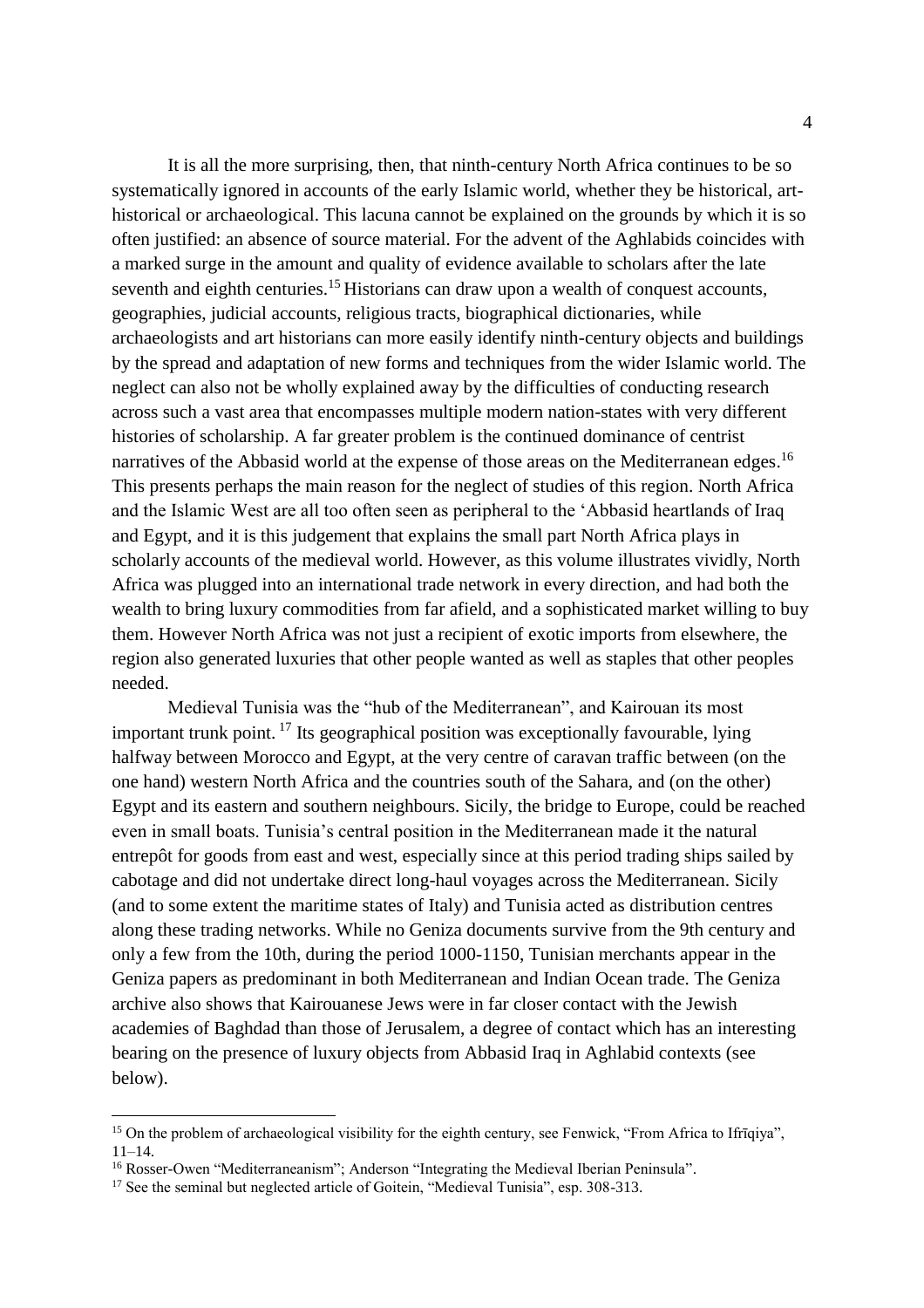The Aghlabids were a powerful and expansive Mediterranean dynasty with a taste for luxury goods and artistic patronage; but all too often this period is considered as one which did not produce anything of material value or artistic merit. This is self-evidently not the case when we look closer. Already by the mid-eighth century, we know of the existence of a *dar al-tiraz* in Ifriqiya during the reign of Marwan II (r. 744–750), thanks to the contents of the embroidered inscription on the so-called "Marwan tiraz", today in the V&A.<sup>18</sup> The silk textile to which the inscription was added was probably imported into Ifriqiya from Central Asia, indicating that already at this date Abbasid-appointed governors in North Africa were receiving the most luxurious commodities from the Islamic East. However, the existence of a *dar al-tiraz* in Ifriqiya – which is only known from this inscription, and again shows the historical importance of looking to the material record – indicates the continuing importance of sericulture and silk production in Ifriqiya. This had a long tradition, pre-dating the Islamic period but obviously continuing to flourish under Muslim patronage, though very early examples do not survive in abundance. Luxury silk textile production and trade was one of the most significant means by which the regions of the western Mediterranean became interconnected in the mid-tenth century, when the Amalfitans began trading Ifriqiyan and Byzantine silks in Umayyad Córdoba.<sup>19</sup> It is no coincidence that alum, the important mordant for fixing dyes in silk textile production, was another commodity sourced from trans-Saharan trade.<sup>20</sup>

And yet, when it comes to cultural production and innovation, Kairouan is traditionally considered an outpost of 'Abbasid imperial power (particularly in art history), locating it within an out-moded centre:periphery framework. We see this particularly in the study of ceramics, especially in what might be dubbed the "orientalisation myth". This "myth" holds that the use of a yellow ground in ceramics in Ifriqiya and Sicily before the 10th century is somehow connected to the simultaneous but equally odd use of yellow in the ceramics attributed to Nishapur. The fat-bodied birds which appear in the "jaune de Raqqada" and which characterise the "giallo di Palermo" have also been associated with the distinctively naive figurative style of Nishapur ceramics. No examples of Nishapur ceramics imported into Ifriqiya are attested as a means by which this connection might have happened – indeed, Nishapur ceramics do not seem to have been widely exported outside their region. This shared aesthetic is implicitly attributed to a passive absorption by North African potters of a dominant style favoured in the Abbasid centre. These issues are considered in more detail below, in the overview of the book's ceramics section (Section 3), but here it is important to note that we should revise our way of thinking in terms of passive "influences" absorbed by the regions because they were blindly following the fashions of the imperial "centre", and begin to think in more nuanced ways, especially in terms of agency and signification on the part of local patrons.

<sup>18</sup> Moraitou, Rosser-Owen and Cabrera, "Fragments of the So-Called Marwan Tiraz".

<sup>&</sup>lt;sup>19</sup> Metcalfe and Rosser-Owen, "Forgotten Connections?". See also Isabelle Dolezalek's essay in the same volume, "Textile Connections?"; and the article by Skinner, "Amalfitans".

<sup>20</sup> Guérin, "*Avorio d'ogni ragione*", esp. 165–173.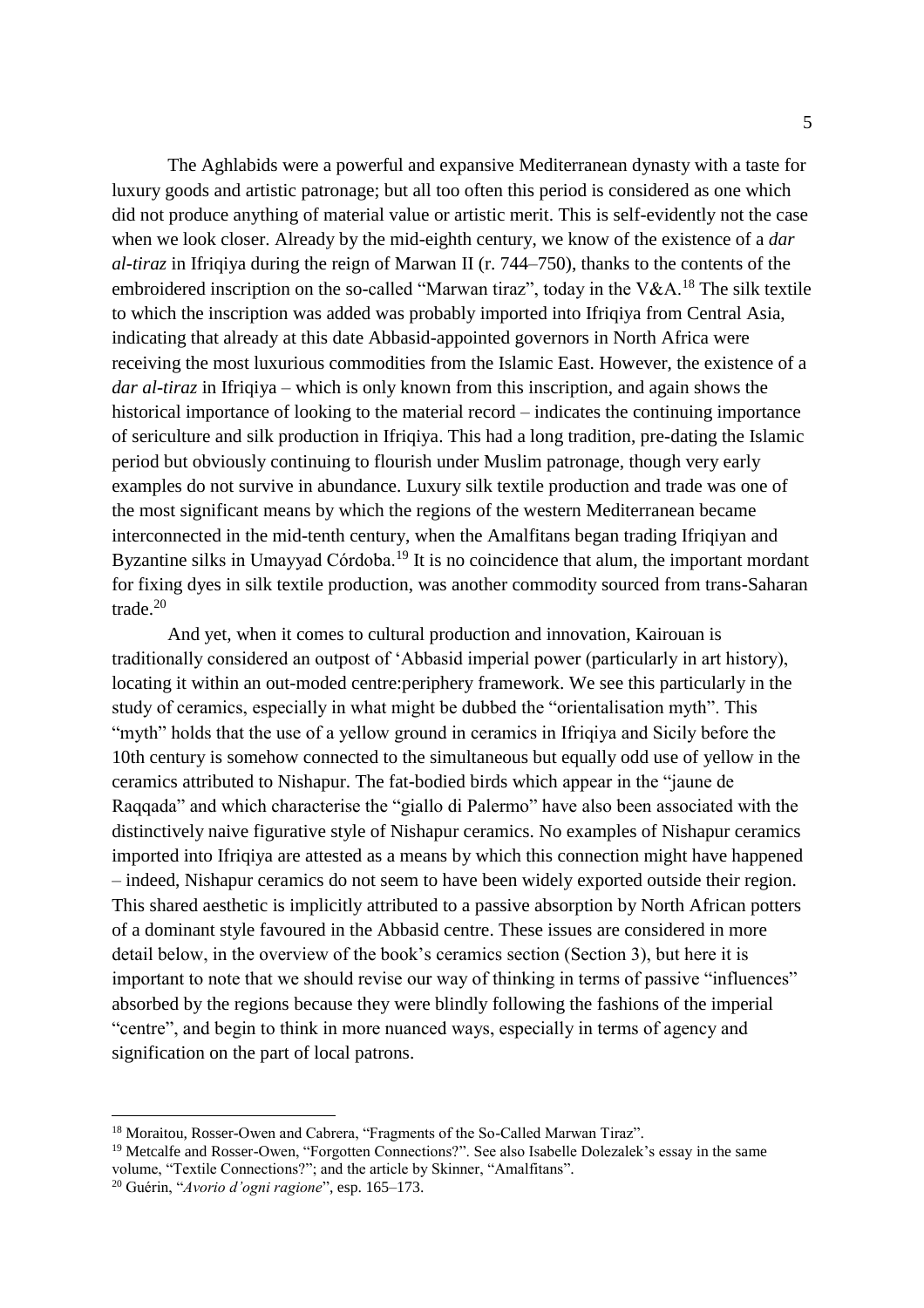Famously, during the Aghlabid period, teak was imported from Abbasid Iraq to furnish the wood for the minbar and original maqsura at the Great Mosque of Kairouan, as were 139 lustre tiles to adorn the mosque's refurbished mihrab. Recent scientific analyses have definitively established the Iraqi provenance of these tiles, while Jonathan Bloom's essay in this volume looks to the carved marble panels that line the mihrab niche, considering the possibility of the Andalusi origins of the marble, their carver, and the techniques employed to carve them. The fact that these luxury objects, materials and artisanal expertise may have been imported by the Aghlabids does not diminish the significance of their presence in Kairouan. At a slightly later period, the debates over the place of production of the Blue Qur'an fit neatly within this model of luxury commodities of the highest quality reaching Ifriqiya: if imported from Baghdad, as Alain George has argued, this speaks to Kairouan's far-flung international connections; if produced locally, as Jonathan Bloom has argued – and to which Cheryl Porter's article in this volume aims to bring practical supporting evidence – it argues for the high level of artistic production that was attained in Ifriqiya by the middle of the tenth century. In both cases, it reflects the importance and wealth of local patronage power in Ifriqiya.<sup>21</sup>

Aghlabid rule in Ifriqiya lasted little more than a century. In 909 the Aghlabids were overwhelmed by the strength of a new North African empire – that of the Fatimids – who quickly swept through North Africa and created a Shīʿī caliphate in the southern Mediterranean to rival that of the Sunnī Abbasids in the Middle East. Indeed the importance of the Aghlabids has been overshadowed by the Fatimids and the perhaps more attractive debate about the competition between the three great caliphates of the tenth century (once the Umayyads in al-Andalus had thrown in their claim as well). Fatimid studies – both historically and art historically – have been dominated by their Egyptian period, which underplays the importance of the North African role both before and during their dynasty. While the Ifriqiyan phase is often viewed merely as a "preparation phase",  $^{22}$  it is important to acknowledge not just the historical fact of the Maghrebi origins of the Fatimids, but also to consider the role of Ifrīqiya in the formation of Fatimid art and architecture in later centuries.<sup>23</sup> Ifrīqiya would not have been so attractive to the Fatimids if it had not been made rich and powerful by the Aghlabids. Dominique Valérien recently noted that key to Fatimid policy was their imposition in the Aghlabid sphere of influence, controlling Mediterranean ports and turning towards the sea.<sup>24</sup> Like the Aghlabids, they did not turn their back on the Sahara: for two decades after the foundation of Cairo they made constant attempts to win territory – and thus access to trans-Saharan trade goods – in the Maghrib al-Aqsa.<sup>25</sup> In many instances, the Fatimids literally built on Aghlabid foundations, as Patrice Cressier has shown for Sabra-Mansuriyya, the Fatimids refurbished the Aghlabid aqueduct of Shirishara to bring water from a natural spring that had already been exploited by the Romans.<sup>26</sup> Other features

<sup>&</sup>lt;sup>21</sup> George, "Calligraphy, Colour and Light"; Bloom, "The Blue Koran Revisited".

<sup>22</sup> Nef, "La délégation politique", 53-54.

<sup>23</sup> Bloom, *Arts of the City Victorious*, Chapter 2, "Fatimid Art in North Africa"; Brett, *The Rise of the Fatimids.*

<sup>&</sup>lt;sup>24</sup> Valérian, "Les ports d'Ifrīqiya".

<sup>&</sup>lt;sup>25</sup> See Brett, "The diplomacy of empire".

<sup>26</sup> Cressier and Triano, "Madinat Al-Zahra". See also Solignac, *Recherches*.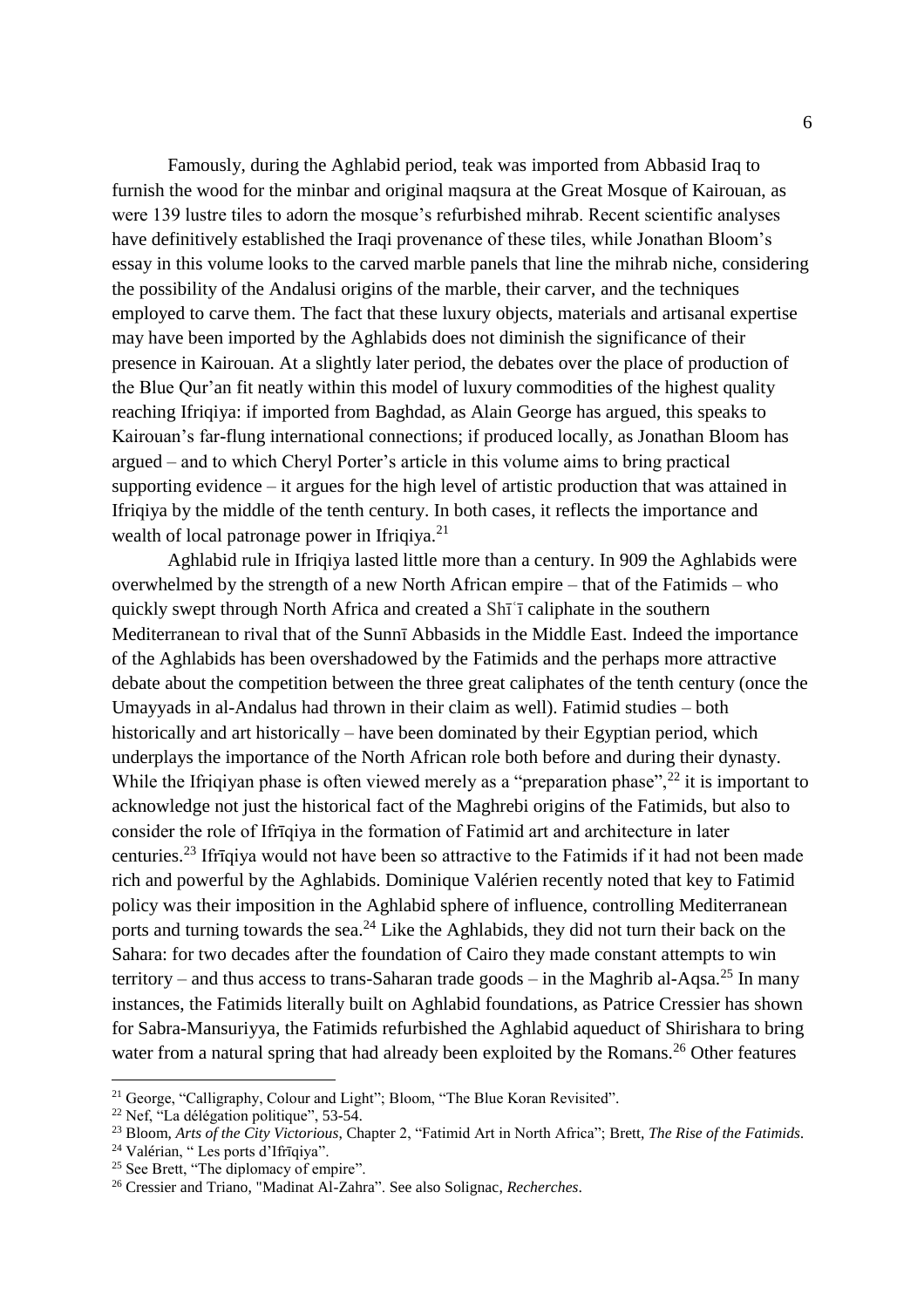at Sabra, such as stone merlons, appear to have been reused from Aghlabid buildings. While the Fatimids adopted new architectural forms, they relied on local construction methods. The same may be said of stylistic features, such as the early appearance of vegetal motifs and floriated inscriptions in Aghlabid tombstones, which are seen in the carved plaster revetments from Sabra but flourish once the Fatimids reached Egypt; or technologies, such as the development of lustre ceramics: the discovery of a lustre kiln at Sabra has still not received the attention it deserves (though we eagerly await the publication of the scientific analyses of the Sabra ceramics by Yona Waksman).<sup>27</sup> The Fatimids, we would suggest, cannot be understood without looking back to the history and material culture of their precursors, the Aghlabids.

The challenge, then, in understanding the long ninth century in North Africa is that of locating the Aghlabids and their neighbours within broader historical narratives and theoretical debates. On one level, Aghlabid rule in North Africa must be understood within the framework of the Abbasid caliphate, now based in Baghdad, and the emergence of a range of other vassal states on its edges like the Tahirids in Khurasan (established 204/820), Ahmad ibn Adad in Tabaristan (205/820), the Saffarids of Sijistan (253/867), the Tulunids in Egypt (254/868), and the Samanids of Transoxiana (261/874). Like these other border regions, ninth-century Ifrīqiya saw the emergence of Muslim elites who saw themselves as independent dynastic rulers, whilst being part of an Abbasid political, economic and cultural koine. On another level, it is essential to examine the Aghlabids within their Mediterranean context. Beyond the battle for Mediterranean supremacy between the Byzantines and the western Islamic states, the ninth century is characterized by a remarkable upsurge in the movement and circulation of traders, slaves, relics and goods between Christian and Islamic territories.<sup>28</sup> Finally, the Aghlabids must be considered within their African setting. Like their rivals in the mountainous and Saharan fringes of Ifriqiya, they justified their sovereignty within a Muslim framework and the new economic, social and intellectual opportunities that came about in the new Islamic world-system linking the Maghreb into a network that connected sub-Saharan Africa, the Mediterranean and East Asia. It is only by tracing these different connections – caliphal, Mediterranean and African – that the history and material culture of ninth-century Ifrīqiya can be adequately understood.

### **Historiographical considerations**

 $\overline{a}$ 

North Africa played a key role in the medieval world system, linking the Dar al-Islam with sub-Saharan Africa and Europe. As Sarah Guérin commented to Rosser-Owen during the planning of their jointly organised colloquium,<sup>29</sup> North Africa was a "hinge not a fringe". In recent years, economic and social historians have redefined the Sahara as a bridge rather than a barrier, between the verdant West African entrepôts and the Mediterranean world of markets and consumers. Yet the connection was not direct. The important territories –

<sup>27</sup> On the stucco, see Barrucand and Rammah, "Sabra al-Mansuriyya".

<sup>28</sup> McCormick, *Origins*; Conant, "Europe and the African Cult."..

 $29$  "Beyond the Western Mediterranean: Materials, Techniques and Artistic Production, 650–1500", The Courtauld Institute of Art, London, 20 April 2013.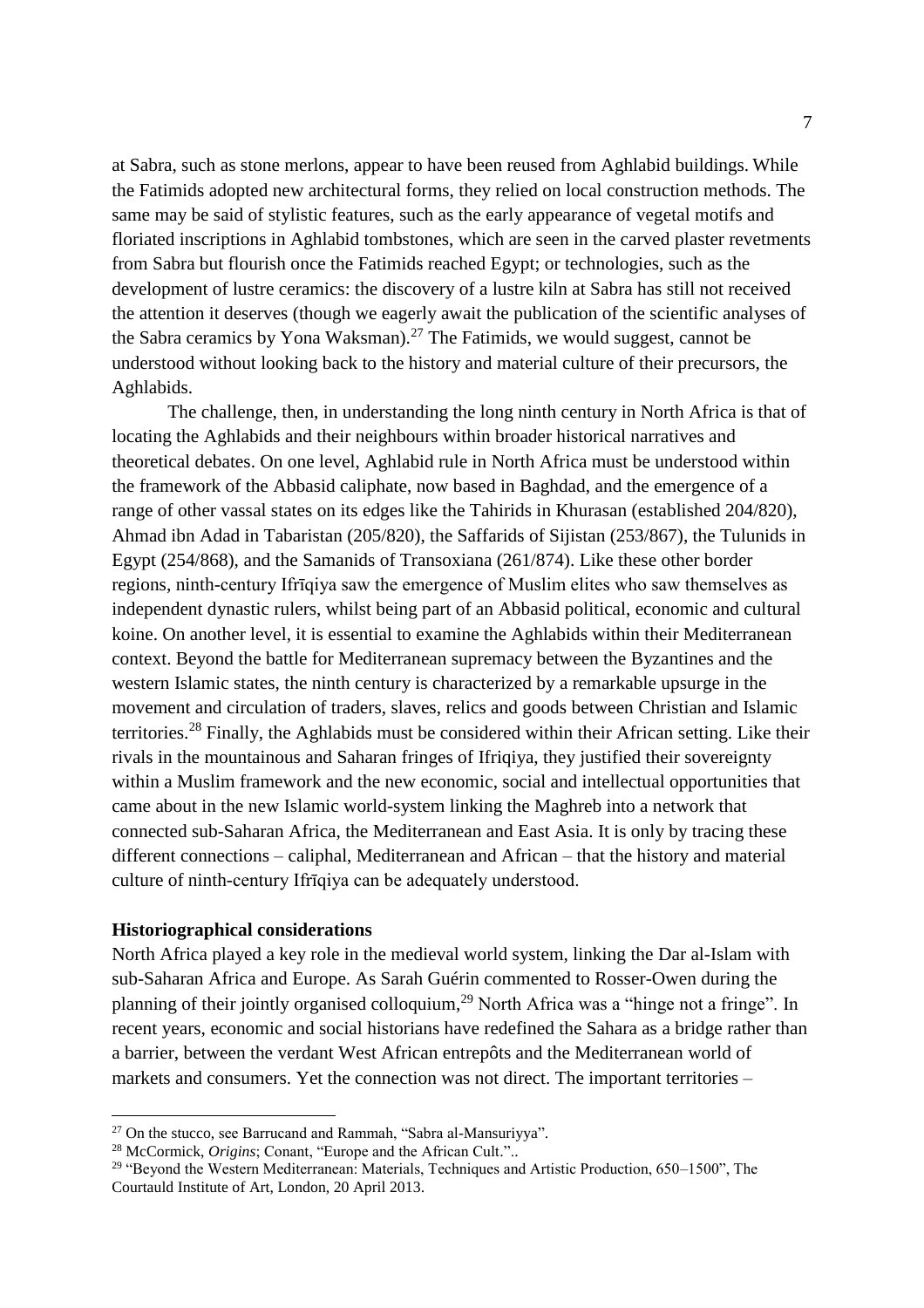economically, politically and socially – of North Africa served as the gateway between the Dar al-Islam and Europe. Nevertheless, North Africa's pivotal role in the middle ages has received little attention from the broader fields of Islamic art history, archaeology and history, especially in the Anglophone world. There has been a more continuous study of North Africa and the western Mediterranean in Francophone scholarship, and to a lesser degree in Spanish and Italian scholarship where several attempts have been made in recent years to draw together scholarship on different topics from the Islamic West, particularly through the auspices of the Casa de Velázquez and the École Française de Rome.<sup>30</sup> However, even within this academic tradition, the Islamic West is seldom integrated into 'mainstream' scholarship on the Mashriq and the heartlands of the caliphate.

The sidelining of the Aghlabids, and medieval North Africa as a whole, has arisen both from the dominance of centre:periphery models established during the European colonial period, and from the continued ghettoization of Islamic scholarship into regional schools of research that rarely communicate with one another. Anderson has recently noted the problems raised by the fact that the Great Mosques of Kairouan and Cordoba – two of the most important religious foundations in the medieval Islamic West (the third being al-Qarawiyyin in Fes) – practically contiguous, with coeval building programmes, are habitually studied in Anglophone Islamic art survey texts and courses as if they were in different worlds.<sup>31</sup> Kairouan is situated within the Abbasid architectural sphere of Iraq and Egypt, while Cordoba forms a brief phase within a ghettoised and usually diachronic chapter on 'the Islamic West'. As she has emphasised, a more regionally-specific framework would invite a study of the connections between these monuments, rather than insisting on perceiving artistic change as a passive reflection of caliphal influence. As yet, comparative and transregional approaches have not been prioritised within Islamic art, history and archaeology but there is an increasing trend in Mediterranean and medieval studies in this direction. The recent trend in scholarship to open up the study of the Mediterranean region invites a fuller and more holistic consideration of North Africa, as Rosser-Owen has already discussed elsewhere.<sup>32</sup> Comparative Mediterranean approaches seek to investigate interconnectivity in an "impartial" way, as encouraged by Horden and Purcell in *The Corrupting Sea*; indeed, these scholars specifically advocate that 'Mediterranean studies' should 'impartially embrace North Africa and the rest of the Middle East'.<sup>33</sup> Similarly, the call for the study of the 'global' middle ages' seeks to de-centre the traditional European focus of medieval studies and to emphasize connections and networks between different states, regions and places.<sup>34</sup> The advantage of adopting a properly 'impartial' Mediterraneanist or 'global' approach to the medieval world is that it forces scholars to give due prominence to North Africa. This is not wholly unproblematic: one should be careful not to think of North Africa solely as a Mediterranean-facing region, when it is just as important to consider its relationships with the

<sup>30</sup> See most recently Senac *Histoire et archéologie*; Nef and Ardizzione, *Les dynamiques de l'Islamisation* ; Valérian *Islamisation et arabisation*.

<sup>&</sup>lt;sup>31</sup> Anderson, "Integrating the Medieval Iberian Peninsula".

<sup>32</sup> Rosser-Owen, "Mediterraneanism".

<sup>33</sup> Horden and Purcell, *The Corrupting Sea*, 17.

<sup>&</sup>lt;sup>34</sup> Holmes and Standen, "Defining the Global Middle Ages"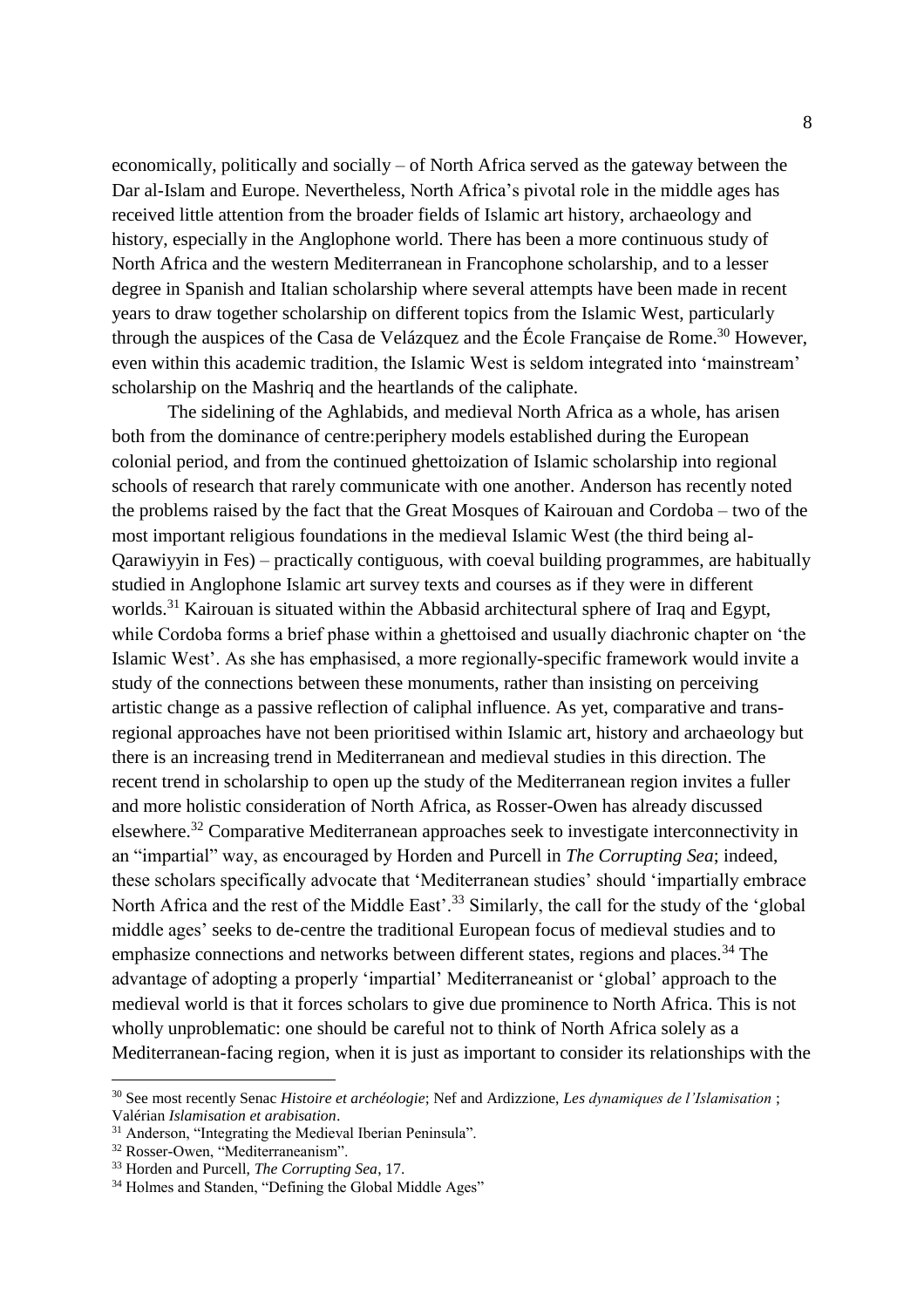Sahara, or the rest of the African continent, or the Atlantic in the case of Morocco. Nor indeed, should one examine North Africa only in terms of its connectedness or relationship with Europe or Byzantium or the Caliphate. Ultimately, of course, we hope that the archaeology, art and architecture of North Africa in the Islamic period will be considered on its own terms.

It is not without its challenges to conduct research across a vast geographical area that encompasses multiple modern nation-states with very different histories of scholarship and experiences of European nationalism or colonial rule. But the neglect of the Aghlabids cannot be wholly blamed on these difficulties. The almost complete absence of North Africa from Islamic art survey texts produced in the Anglophone world reflects the endurance of colonial and postcolonial biases of the early twentieth century, which saw political, social and cultural change as driven by external "influence" from the centre of the caliphate. This region was considered as provincial by 19th- and 20th-century historians working within their own colonialist framework, and this legacy still underpins scholarly approaches to the Mashriq and the Islamic West today. The bulk of scholarship on medieval North Africa was produced in the first half of the twentieth century by a relatively select group of French scholars working across the disciplinary divisions that to a large extent still define our contemporary academic contexts. Some of the major figures include William (1872- 1956) and Georges Marçais (1876-1962), Évariste Lévi-Provençal (1894-1956), Alexandre Lézine (1906-1972), Lucien Golvin (1905-2002) and Henri Terrasse (1895-1971). These and other scholars of their generation, working primarily in France and Spain, moved between European and North African institutions such as the Institut des hautes études marocaines in Rabat, Morocco; the Université d'Alger in Algiers, Algeria; and the Sorbonne in Paris, France. These men were not just scholars sitting in libraries, but active hands-on readers of inscriptions or restorers of crumbling medieval buildings. Their resulting publications, museum activities, and teaching established the scholarly foundation for studies of medieval Islamic North Africa, which scholars have continued to build upon since.

Indeed, the pioneering scholarship undertaken in the first half of the  $20<sup>th</sup>$  century remains the essential point of reference today. Little has been published on Aghlabid architecture, beyond descriptions and plans by William Marçais, Alexandre Lezine and H.A.C. Creswell of the most famous monuments– the great mosques of Kairouan, Sousse and Tunis and the ribats of Sousse and Monastir – most of which were published in the first half of the  $20<sup>th</sup>$  century.<sup>35</sup> Only eight monuments – four congregational mosques of Kairouan, Sousse, Tunis and Sfax, two neighbourhood mosques in Kairouan and Sousse and the ribats of Sousse and Monastir have received sustained scholarly attention. The standard approach has been typological, that is, scholars have studied mosques and ribats according to ground plan, divisions of exterior and interior space, and other formal criteria. These architectural studies were occasionally supplemented by small archaeological sondages aimed at clarifying construction dates –often under the auspices of Alexandre Lezine.<sup>36</sup> Far rarer were large-scale

<sup>35</sup> Marçais, *L'architecture*. Lézine, *Architecture*; Creswell, *Early Muslim Architecture*.

<sup>36</sup> Lézine, *Le Ribat De Sousse*.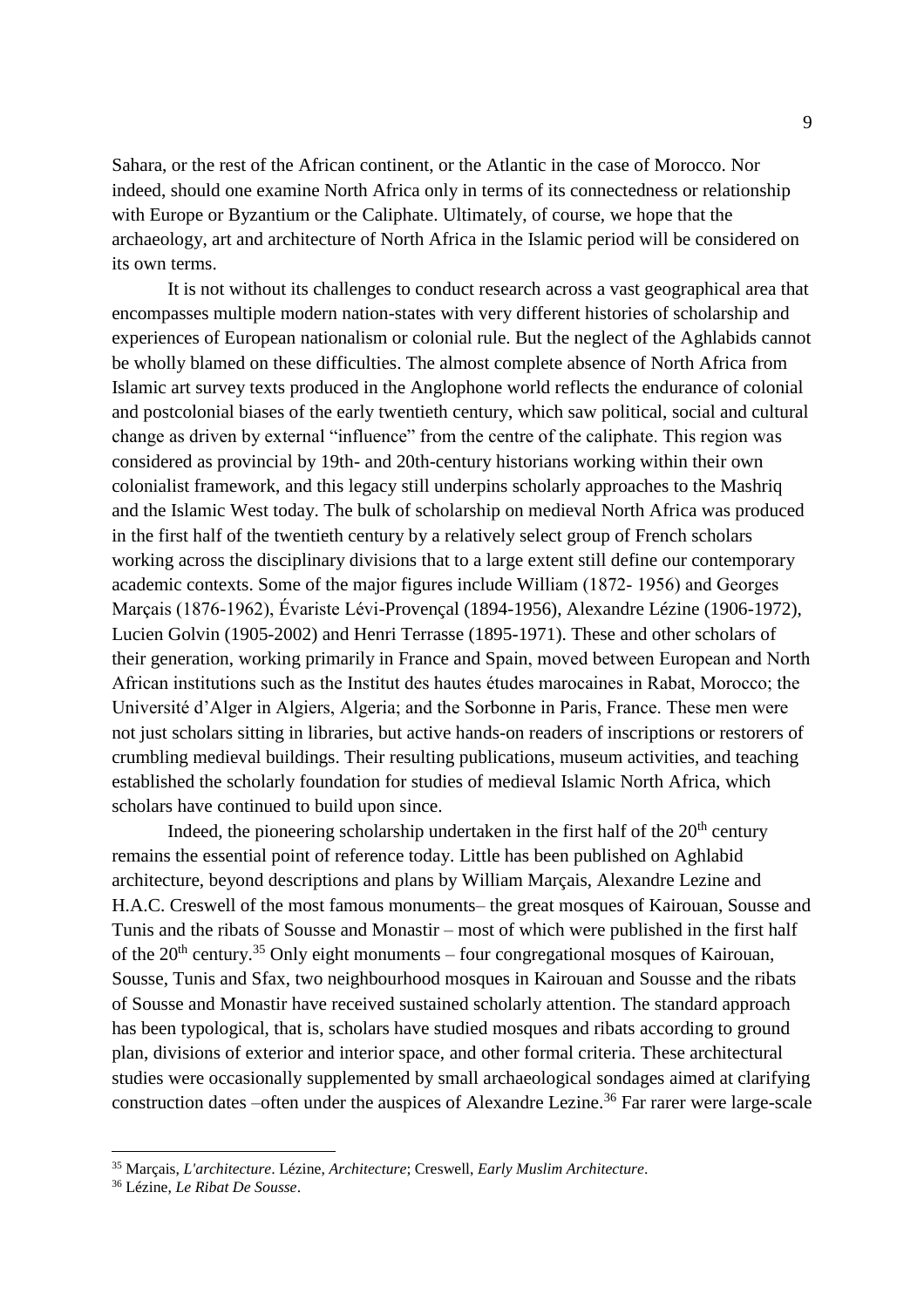excavations of medieval sites. Aside from William Marcais' excavations at ʿAbbāsiyya in the 1920s and finds (occasionally and not systematically) noted from the widescale clearances of sites to their early Roman levels, the study of ninth-century Ifrīqiya was based on the Arabic sources and architectural studies of buildings.<sup>37</sup> After Tunisian independence in 1956, the focus on monument and urban sites continued: M. Chabbi dug a few years later at Raqqada, excavating the palace, where the ceramics published by Daoulatli reveal the emphasis on beautiful objects.<sup>38</sup> In subsequent years, further excavations have taken place at various ribats and mosques alongside restorations, if rarely published. Perhaps most frustrating of all, the 1950s excavations in the courtyard of the Great Mosque at Kairouan and the supposed location of the *dar al-imara* have never been published. As Patrice Cressier puts it, here we have an archaeology of antiquarians, inherited from the  $18<sup>th</sup>$  century.<sup>39</sup>

After independence, the most important new contribution to the subject came in the historical field from the doyen of Tunisian history: Mohamed Talbi's monumental *L'émirat aghlabide*, published in 1966, which replaced Maurice Vonderheyden's (1927) *La berbérie orientale sous la dynastie des Benou'l-Arlab* as the authoritative account of the Aghlabids and the ninth century.<sup>40</sup> In this volume and a series of other significant contributions on Aghlabid biographies, architecture, theology, the economy and Christianity, he purposely set out to tell an *histoire événementielle* of the period based on a close reading of the sources in order to challenge the more popular *longue durée* approach of the period.<sup>41</sup> These works have yet to be exceeded and stand as eloquent testament to the quality and depth of his scholarship and his unmatched grasp of the evidence, both textual and archaeological. In some respects, however, *L'emirat aghlabid* is a history of its time and composed when revisionist historians were rewriting the history of the Maghreb in the wake of the decolonisation of North Africa in the 1960s and 1970s.<sup>42</sup> As a result, some of the interpretations are imbued with a nationalist reading of the evidence, such as Aghlabid interest in Sicily which he viewed as 'foreign' policy rather than an integral component of their state-building strategy, a view that Annliese Nef challenges in this volume. Nevertheless, if certain aspects of Talbi's interpretative framework are now being modified, his valuable works remain the essential starting point for any account of the Aghlabids and ninth-century North Africa.

Our understanding of Aghlabid Ifrīqiya has developed substantially in the last few decades driven primarily by the meticulous research of Tunisian scholars. Fathi Bahri has unravelled the complexities of Aghlabid administrative, military and judicial institutions and the structure of the ruling elites.<sup>43</sup> Critical re-readings of both the documentary and archaeological evidence by scholars like Faouzi Mahfoudh, Néji Djelloul, Ahmed El Bahi and Muhammed Hassen has refined our understanding of urbanism, the building histories of

<sup>37</sup> Marçais, "Fouilles à Abbâssîya".

<sup>38</sup> Chabbi, "Raqqada"; Daoulatli, " Le Jaune De Raqqada".

<sup>39</sup> Cressier, "Ville Médievale Au Maghreb".

<sup>40</sup> Talbi, *L'Émirat aghlabide*.

<sup>41</sup> Talbi, *Biographies aghlabides***;** *Études d'histoire ifriqiyenne*; "L'Ifriqiya à l'époque aghlabide"; "Theological Polemics"; "Le christianisme maghrébin"; "Law and Economy".

<sup>42</sup> See essential remarks on its approach and contents in Wansburgh "On recomposing the Islamic History".

<sup>43</sup> Bahri, *Les hommes du pouvoir.*.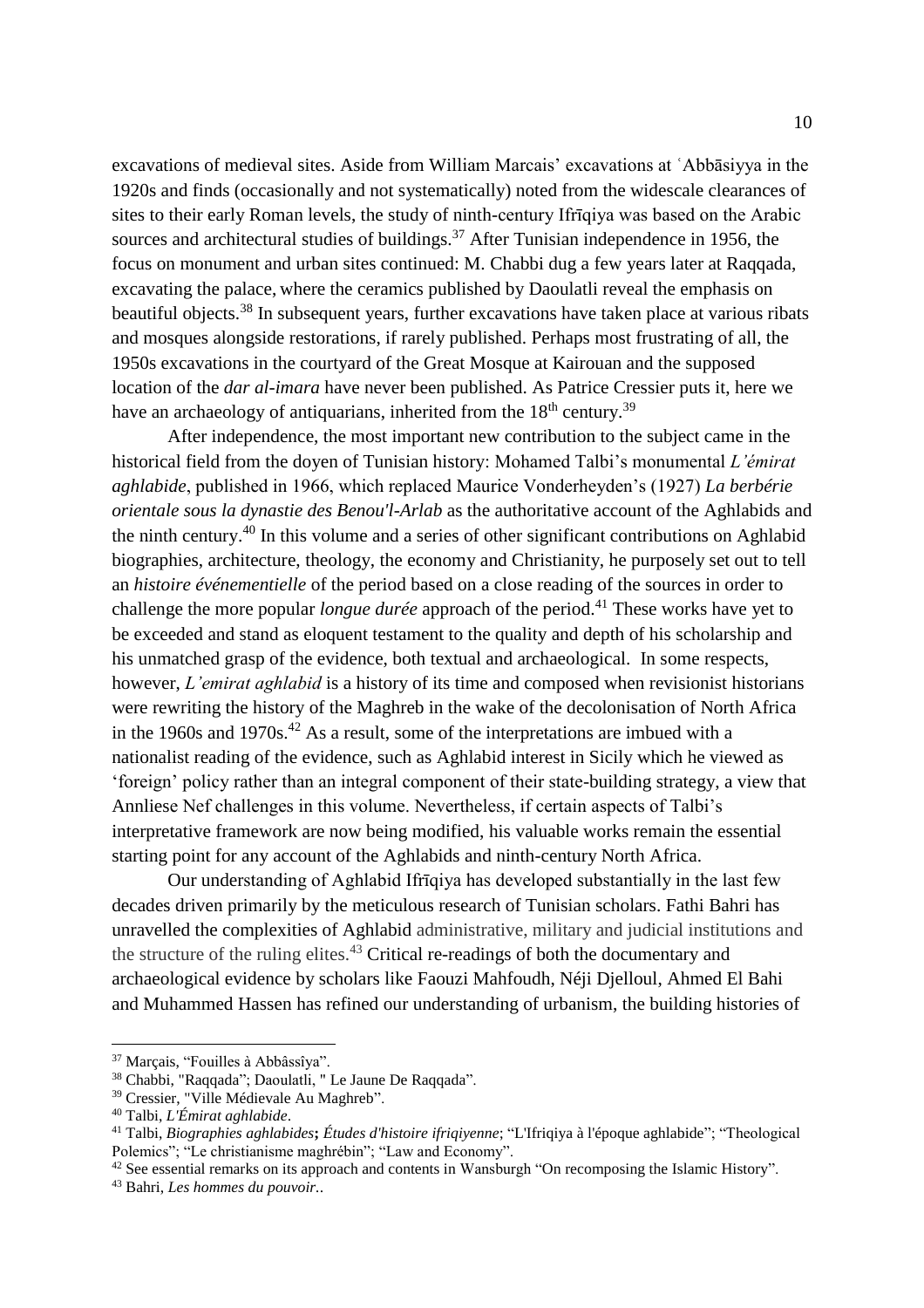Aghlabid mosques, ribat and other buildings as well as our understanding of the historical geography of Ifrīqiya in the ninth and tenth centuries. <sup>44</sup> Our understanding of ceramics, numismatics and epigraphy has been transformed by the rich studies of Adnan Louhichi, Lofti Abdeljouad and Abdelhamid Fenina.<sup>45</sup> Much of this work, however, is published in French or Arabic in journals, books or dissertations that are hard to obtain outside of Tunisia and it has not had the recognition that it deserves by Anglophone scholars.

Medieval archaeology is not so well developed in North Africa as Roman archaeology, but in recent years, too, a surge in archaeological excavations and field-surveys are beginning to transform our understanding of this pivotal period.<sup>46</sup> Equally encouraging is the increasing interest of classical archaeologists in the later medieval history of many Iron Age and Roman sites (e.g. Chemtou, Utica, Carthage, Uchi Maius, Althiburos). Importantly, these excavations have begun to produce typologies for early medieval ceramics, which complements the work conducted by scholars such as Adnan Louhichi and Giovanna Vitelli on extant collections of medieval ceramics in Tunisian museums, which are often unstratified and lack provenance.<sup>47</sup> In the next decade, we can expect tighter ceramic chronologies which will increase our ability to identify and closely date ninth-century activity. These campaigns are also active at publishing their findings and reaching out to the international scholarly community to share their research.

Archaeological developments elsewhere in North Africa and the central Mediterranean have significantly improved our understanding of the Aghlabids and their neighbours in recent years. Our best information for North Africa comes from Morocco and Libya, where field-survey and excavations at sites such as Sijilmasa, Nakur, Walīla, the Jebel Nafusa and the Libyan Fazzan has revealed much about early Islamic urbanism, the formation of early Berber/Arab splinter states and long-distance trade as we see in the contributions to Section Four.<sup>48</sup> Algeria is the least well served of the North African countries in terms of archaeology: excavations at the Rustamid capital of Tahert are only briefly described in two short articles and have never been fully published.<sup>49</sup> Few projects have been conducted there since the important excavations at Sétif in the 1980s and this has repercussions for our understanding of the western flank of the Aghlabid state and key cities such as Tobna, Tébessa, Constantine, Biskra and Mila as well as our knowledge of the Rustamids and the Ibadi network.<sup>50</sup> Beyond North Africa, the surge in interest in Byzantine and Islamic Sicily and al-Andalus since the 1980s is well known and as several contributions show, the growing body of historical and archaeological scholarship is not only transforming

<sup>44</sup> Mahfoudh, *Architecture*; Djelloul, *al-Ribāṭāt al-baḥrīya*; Hassen, "Les Ribâṭ"; El Bahi, *Susa wa'l-Sahil*

<sup>45</sup> See for example, Abdeljouad *Inscriptions arabes*; Fenina et a*lii*, *Numismatique et histoire*; Louhichi, *Céramique Islamique de Tunisie.* 

<sup>46</sup> See Fenwick "From Africa to Ifrīqiya" for an overview.

<sup>47</sup> E.g. Louhichi, *Céramique Islamique de Tunisie*, Vitelli *Islamic Carthage*. For a *status quaestionis* of medieval ceramics, see Cressier and Fentress *La céramique maghrébine*.

<sup>48</sup> In addition to the research programmes described in Section 4, see also Cressier, 'Urbanisation', Benco, *Anatomy of a Medieval Islamic Town*;. Ennahid, *Political* Economy; Prévost, *Les mosquées ibadites*. <sup>49</sup> Cadenat, "Recherches À Tihert-Tagdempt"; Marçais, "Tihert-Tagdempt,".

<sup>50</sup> See Khelifa "L'urbanisation" for the most recent overview. On Sétif, see Mohamed and Fentress, *Fouilles de Sétif*.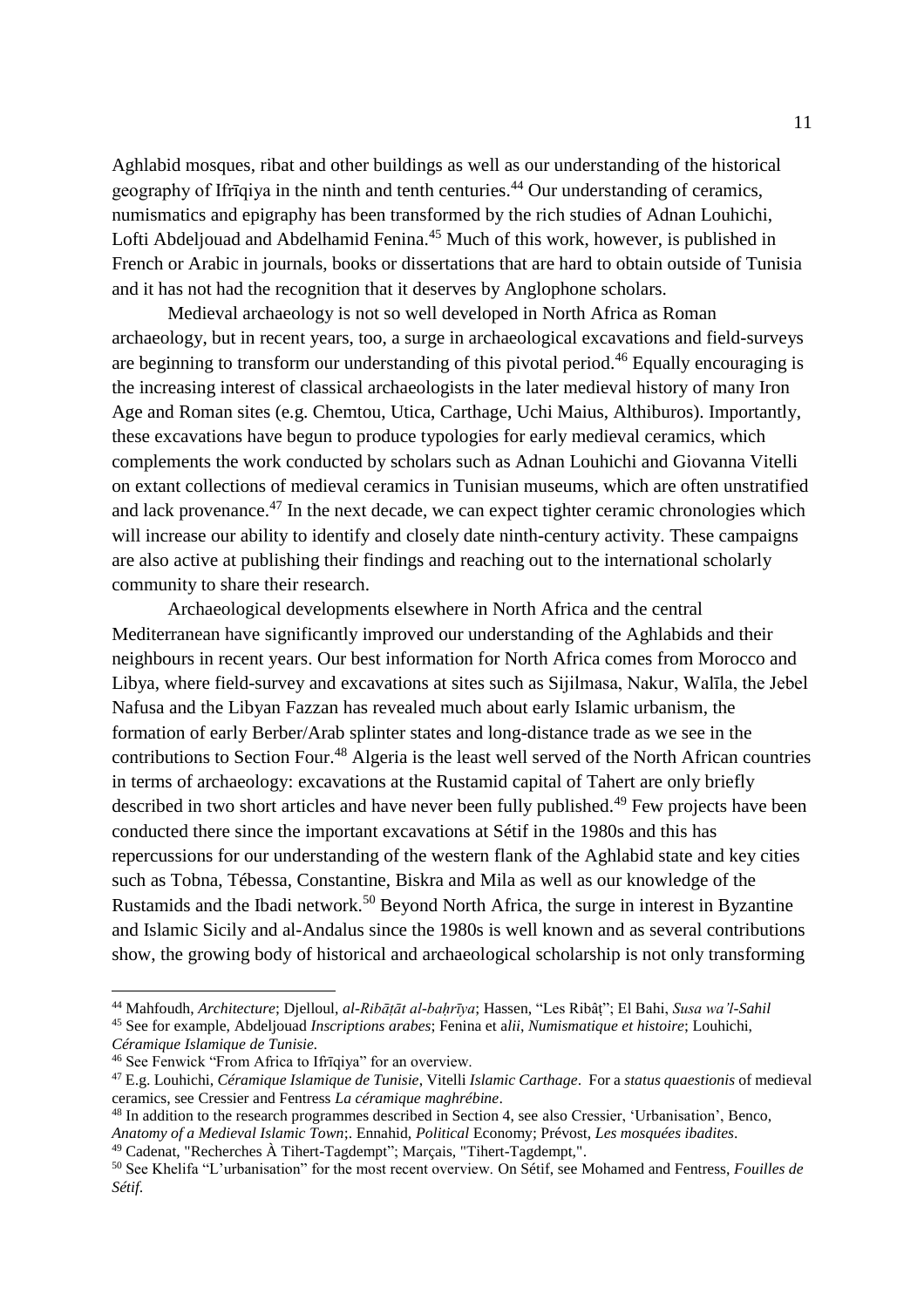our understanding of these regions but also their economic, social and intellectual links with Ifrīqiya and the Maghreb al-Aqsa. <sup>51</sup>

The publication of this volume thus comes at a critical turning point in the study of medieval North Africa and the Islamic West. Nevertheless, there remain very real difficulties for North African and overseas researchers alike. For many of our North African colleagues, the biggest challenges are funding for research projects, up-to-date equipment (especially for archaeological fieldwork) and conservation as well as obtaining access to library resources and participation in international conferences. In some countries and regions, security continues to be a significant barrier to conducting research. In Libya, currently a conflictzone, our colleagues are doing their best to protect, record and conserve the country's cultural heritage with only limited resources and at significant risk to the personal safety of themselves and their families. In Libya and elsewhere, the pace of modern development and oil exploitation in the past few decades also poses a serious threat to medieval sites across North Africa, and rescue archaeology projects are rare. Further problems arise on the linguistic front: the majority of research on medieval archaeology conducted by our North African colleagues is published in Arabic or French and is not easily accessed or widely read by many Islamic scholars working outside the region (many of whom do not possess the requisite language skills). Conversely, many North African scholars do not have access to much of the most recent English or European language scholarship on the Islamic world. Fortunately, the rise of online publication and open-access research depositaries is making much of this scholarship available online to a far larger audience which will hopefully encourage new research directions and collaborations that cross-cut these divisions. But the current problems of international mobility across borders – especially into the UK and USA where increasingly strict visa regulations are in place – will continue to mean that the work of North African scholars is not given due attention.<sup>52</sup>

For overseas researchers, the difficulties are centred on access: the dangers of travelling around Algeria, for example, have meant that for two generations sites that have important light to shed on the transmission of styles and technology across North Africa into Italy and Iberia, such as the UNESCO site of the Qal'a of the Banu Hammad, have effectively been dropped from the canon. Political stability remains unpredictable in much of the region after the Arab spring but the fact remains that North African countries, aside from Libya, are now becoming much safer and easier to travel in than other problematic regions where Islamic scholars try to conduct their research. The growth in collaborative excavation projects is already encouraging many European students to focus their research interests on this region, and in so doing, contribute to our understanding of medieval North Africa. However, instability is not the only obstacle to studying this region. Non-Muslims cannot visit the interior of mosques in Morocco and Tunisia, and photography is prohibited in many museums without a permit, especially in Morocco, so that the basic art historical tools of seeing and recording are denied to the interested researcher. Historians and archaeologists are

<sup>51</sup> See most recently and with the full bilbliography, Ardizzione and Nef *Les dynamiques de l'Islamisation*. <sup>52</sup> Indeed, many of our North African delegates were unable to attend the 2014 workshop in person as the UK embassy took too long to issue the visas, despite the paperwork being submitted months in advance.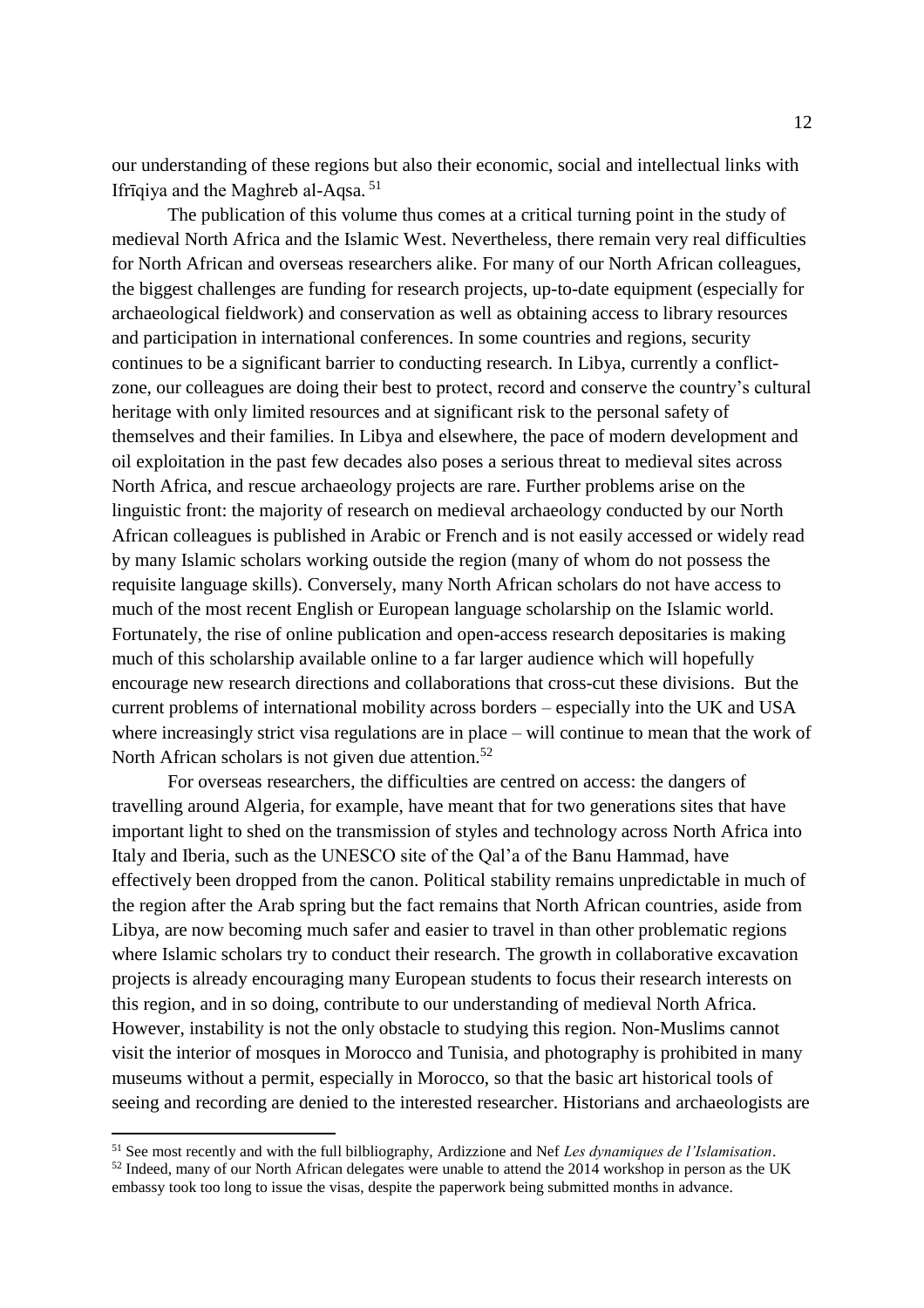better served, but long drawn out and complex bureaucratic arrangements are required to set up fieldwork projects or access archival collections, which takes time and commitment on the part of the researcher, as well as a combination of language skills – at least fluent French, ideally also good North African Arabic – with which most graduate students will not be equipped. Nevertheless, the rewards more than repay the effort.

#### **The Layout of the Volume**

The articles in this collection aim to highlight some of the most recent research on 9th and early 10th-century North Africa, and more broadly to demonstrate the potential of integrating North Africa and the Islamic Mediterranean into broader medieval histories. It should be emphasized from the outset, however, that we make no claim to comprehensiveness in coverage. Indeed, those readers already familiar with North Africa and the Mediterranean in the ninth century will rapidly identify important research problems, neighbouring states, archaeological sites and monuments which have been only treated in passing, or comparative angles that have yet to be explored. Nonetheless, we hope that the chapters that follow will inspire new ideas and research directions for those familiar with the region, as well as introducing current work in the field to those readers more familiar with the world of the Abbasid caliphate or early medieval Europe or with other periods of North African history. Many of the articles here draw on unpublished research, building on studies of unknown or neglected objects and archives, and laying important groundwork for future research. Our approach involves an egalitarian mixture of history, archaeology, and art history – we do not privilege any of these disciplines, each of which enriches and enlightens the others. It also includes the work of scholars from many different regional traditions – North Africa, Europe, the UK and the USA – in order to give a sense of the diversity and richness of research in these different contexts. The different scholarly methods practised in these different regional and disciplinary traditions has the potential to create an unevenness of approach across the volume, which we hope, as editors, to have minimised as far as possible.

The collection is divided into five sections. The first introduces the Aghlabids by dealing with issues of statehood and state-building, politics and power; the second focuses on the monuments they constructed, in particular their religious foundations, as the physical expression of this power. The third section is dedicated to studies of ceramics from within the Aghlabid realm and their close neighbours, studies which raise similar issues of technical transfer, trade, exchange, the mobility of objects and of people. Section four widens out the context yet further, looking to the Aghlabids' neighbours – be they close by, in Jerba, Sicily and southern Italy; or slightly further in the Maghrib al-Aqsa or across the Sahara – and examining their relationships with them. The final section focuses on two manuscripts of the Qur'an to consider the Aghlabids' legacy into the 10th century.

#### 1. State-building

Hugh Kennedy considers the Aghlabids as the first independent rulers of Ifrīqiya and thus a key political phenomenon of the early caliphal empire. He explores the origins of the Aghlabid family among the Khurasani army of the early Abbasid caliphate and shows how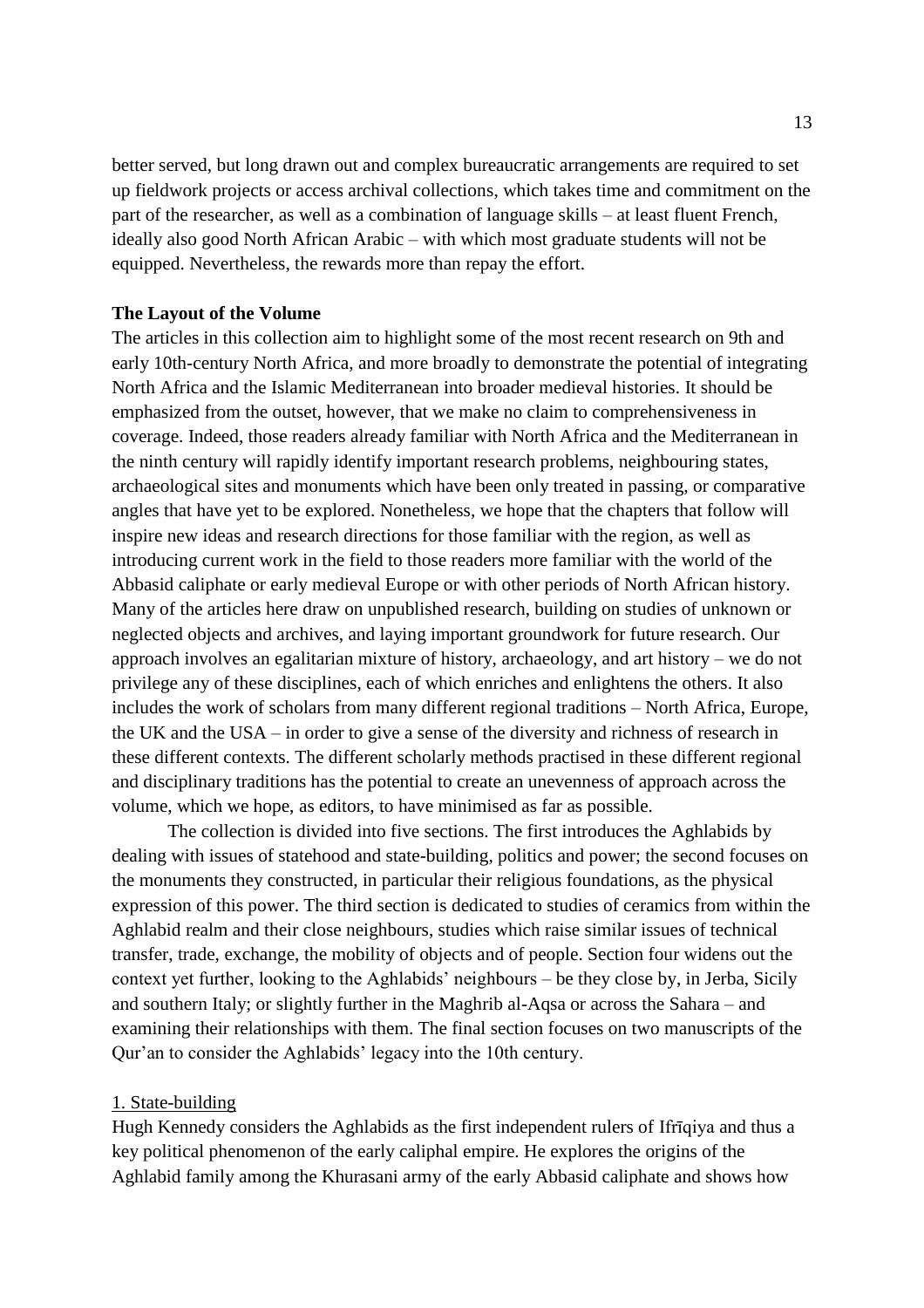the Aghlabids used their standing in the army and their military connections to build an effective power base in the province. His essay analyzes the processes and meanings of independence that accompanied the political fragmentation of the Abbasid empire, contextualizing these against the North African conquest and occupation. Surveying the historical contours of the Aghlabid state, Mounira Chapoutot's essay also reminds us of its turbulent beginnings and underscores the human actors in its formation: early Abbasid administrators, émigrés from the empire's eastern territories, Berbers, and enslaved/unfree elites who comprised the Aghlabid household and bureaucracy, its system of clientage, and the socio-political structures that connected free, enslaved, and freed men and women. Central to the issue of state formation, as her essay also reminds us, were expressions of Aghlabid ruling identity -- titulature, for instance, as well as material manifestations of that identity, whether at the micro scale in the form of small portable goods (notably robes of honour and other textiles) or at the macro level in architecture and urbanism.

The Aghlabid reach stretched outside North Africa into the central Mediterranean and Annliese Nef argues compellingly that to understand the Aghlabid state and ninth-century Ifrīqiya, we must fully integrate Sicily into scholarly accounts. Her revisionist account argues that Aghlabid raiding against Sicily was not a failed or lengthy conquest – as earlier scholars have suggested – but instead a conscious policy of state-sponsored jihad against Byzantium that took the form of long-term raiding and guerrilla warfare over many decades. Viewing Aghlabid maritime activities in Sicily and indeed the central Mediterranean in this light reminds us that the Aghlabids were very much a maritime state with a Mediterranean vision not simply a North African one. It was on these Aghlabid foundations that the Fatimids built their own Mediterranean empire.

Caroline Goodson's essay turns to the role that urbanism, monumental building and the holy city of Kairouan played in Aghlabid claims to political legitimacy. The Aghlabid rulers invested heavily in improving and monumentalising the urban fabric and infrastructure of Kairouan and other North African cities as well as their own new urban foundations of al-ʿAbbāsiyya and Raqqada as the contributions in Section 2 show. Primarily using written sources, Goodson argues that patronage of religious architecture and urban amenities at Kairouan and in its hinterland was not simply the prerogative of the Aghlabid emirs, but also played a key role in establishing alternative networks of power, piety and allegiance amongst certain urban factions in the ninth century.

Taking a different tack, Dwight Reynolds's essay takes up a fascinating moment of transfer between the Abbasid court and that of the Aghlabids, in the person of arguably the best-known musician and tastemaker in the history of Islamic civilization -- the celebrated Ziryab. Given the fame he attained later in the Cordoban Umayyad court, we seldom consider the import of Ziryab's decision to seek patronage in the Islamic West, rather than in one of the eastern courts. Yet his decision is suggestive, perhaps, that the Aghlabid court had a reputation in Abbasid circles as a patronage centre (medieval musicians, like those of our own time, would presumably have been interested to seek out good gigging prospects, after all). Musical performance emerges here as one important facet in the construction of caliphal court life, in the Islamic West, as in the empire's eastern reaches. Reynolds evaluates the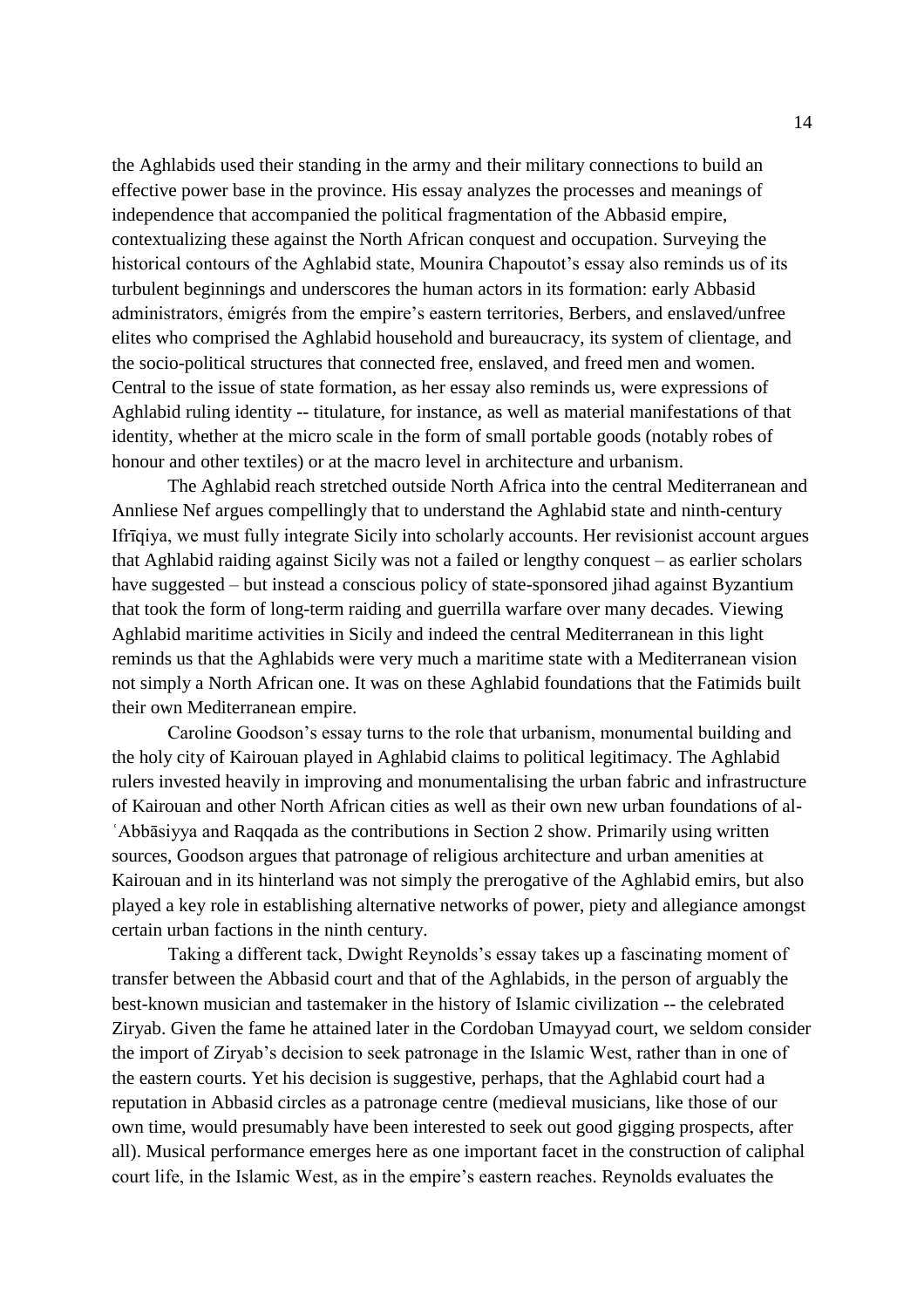historical plausibility of the single known reference to the celebrated musician, Ziryāb, in the Aghlabid court by examining the earliest known references to Ziryāb in the work of Ibn 'Abd Rabbih (860-940) and other early Arabic texts. His analysis illuminates the historical Ziryab at an early stage in his career, alongside what is known about artistic life at the court of Ziyādat Allāh, and thus brings al-Andalus and Aghlabid Tunisia into dialogue in the realm of performing, as well as visual, arts. Methodologically Reynold's use of Arabic *adab* texts complements the essays that use chronicles, numismatics, and epigraphy as the main textual sources, and it adds music as another realm of sensory importance to round out our archaeological, art historical, and material culture perspectives.

Finally, Abdelhamid Fenina turns to the controversial question of the location and foundation date of the city of al-`Abbāsiya. Famously, the written sources recount that when Ibrāhīm b. al-Aglab took power in 184/800, his first action was to build a new city called al-Abbāsiya in honour of the Abbasid caliph. It is perhaps less widely known outside numismatic circles that we possess thousands of coins minted by Abbasid governors in an otherwise unlocated or attested site called al-ʿAbbāsiyya from 150/767 onwards. Fenina's critical re-reading of numismatic, textual and archaeological sources draws the attractive conclusion that the multiple 'ʿAbbāsiyyas' in the sources were in fact one settlement founded and extended by members of the same family rather than different settlements. The first of these was *qasr* al-ʿAbbāsiyya established on the ruins of *qasr al-Mā'* founded by al-Aghlab b. Sālim al Tamīmī, a site that continued to be used under later Abbasid governors. It was only when Ibrāhīm b. al-Aglab took charge that this site was transformed into a city by the addition of palaces, mosque and fortifications, and so the al-ʿAbbāsiyya celebrated in later accounts was born.

#### 2. Monuments: the physical construction of power

The essays in this section highlight the monuments that have earned the dynasty its place in the canon of early Islamic architecture: the Great Mosque of Kairouan is the standard bearer for Aghlabid monumental architecture, so it will come as no surprise that it is the focus of essays by Mahfoudh, Bloom, Picotin and Délery, and Hamdi. Rounding out the focus on monuments are essays on the splendid Zaytuna Mosque of Tunis which is perhaps less familiar than the Kairouan Mosque, but as a nearly contemporary major monument deserves much more attention. While the volume does not include specific articles on other key monuments, such as the Mosque of the Three Doors in Kairouan or the Great Mosques of Sousse or Sfax, these buildings are discussed in other articles, which refer to them and their significance from a wide range of perspectives, encompassing their ornament, their epigraphy and their political motivations. The final essay in this section presents Abdeljouad Lotfi's survey and contextualization of Aghlabid monumental and funerary epigraphy. These articles offer important updates and correctives to the analyses of Marçais, Creswell and Golvin based on recent archaeological excavations and re-analysis of the relevant texts as well as new understandings of the mobility of artisans and materials.

Faouzi Mahfoudh presents a diachronic history of the Great Mosque of Kairouan and unravels a dense web of textual and archaeological evidence to elucidate which elements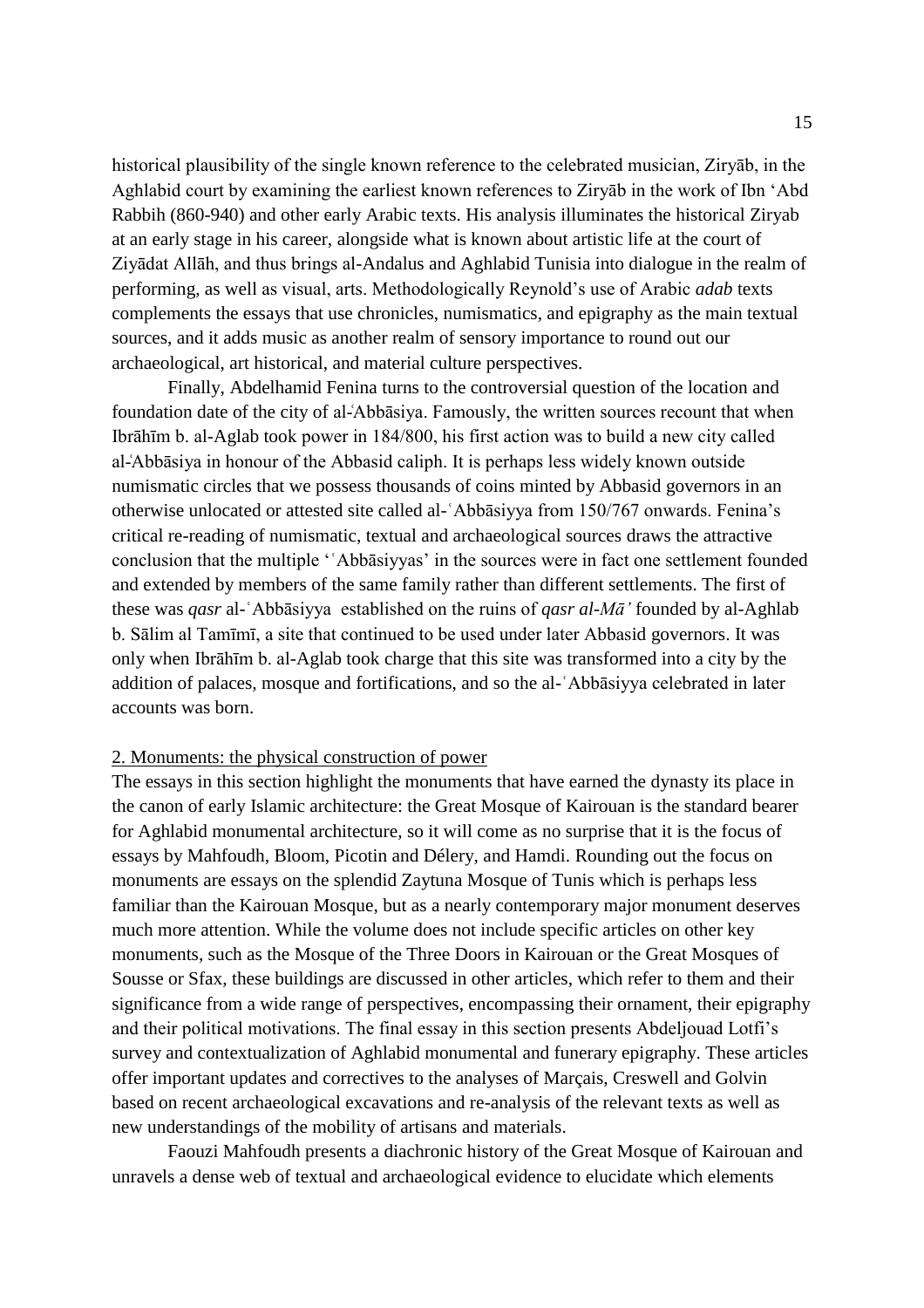were constructed by the Aghlabids and their predecessors and what function their form might have served. The following essays focus in on particular interventions in the mosque's decoration, remaining in the zone around the mihrab. Jonathan Bloom's study looks to the carved marble panels, some of them openwork, that line the interior of the mihrab niche. Highlighting the recent discovery of a craftsman's signature that includes the *nisba* 'al-Andalusi', he reconsiders the stylistic associations that previous art historians have made with Umayyad art in Syria or early Abbasid art in Iraq, and suggests looking instead to a more local source, al-Andalus. The mid-9th-century Puerta de San Esteban at the Great Mosque of Córdoba offers parallels in the use of marble, carved inscriptions and stylistic motifs to those seen in the Kairouan mihrab. Since such pure white marble is not a raw material available in Ifriqiya, he considers that the marble material could have been imported from al-Andalus and perhaps carved locally, by an expert artisan who also hailed from al-Andalus, though there remains the possibility that the panels were a commission from Córdoban craftsmen and were imported ready-carved, as a parallel to the import of the Abbasid lustre tiles. As such the article argues for a more locally regionalist approach to understanding the creation of one of the most significant examples of carved marble to survive from the 9th century, from anywhere in the Islamic world.

Nadège Picotin and Claire Déléry take the mosque's Aghlabid minbar as their focus, but look to its more recent history. They note that photographs of the minbar from the end of the 19th century, when it was first published by Henri Saladin, compared with more recent photographs show significant differences; at the same time, occasional plaques from the minbar have been removed at certain points and entered the collections of museums in Tunisia and France. The minbar's current backrest bears an inscription with the date of 1909- 10. These early 20th-century interventions have not been well-documented, and the authors make a detailed study of unpublished photographs taken at different dates, and unpublished archival material, including correspondence from some of the great names in the foundation of Islamic art history, Ernst Kuhnel and Josef Strzygowski among them. They offer a preliminary reconstruction of the recent restoration history of the minbar and dispersal of some of its plaques, pending a more detailed study when further access to archives and museum documentation in Tunis or Kairouan can be obtained.

Khadija Hamdi also looks to the Kairouan mosque's minbar to see if it offers clues to the dating and context of a set of mysterious green and yellow tiles that have been installed at some as-yet-unknown date on the wall behind the minbar's backrest. These tiles only came to light in 2010 when the minbar was pulled forward for a new restoration. Never previously mentioned in the literature on the Kairouan mosque, Hamdi considers the possible parallels for these tiles, within the context of Aghlabid ceramics and architectural ornament, as well as the possibility that they represent a more modern intervention in the mosque. Until scientific analyses of these tiles can be arranged, her remarks remain preliminary, but bring to light for the first time a new facet of this mosque's history. Both this paper and that by Picotin and Déléry implicitly reflect on the continuity of local craft traditions within Tunisia across the centuries.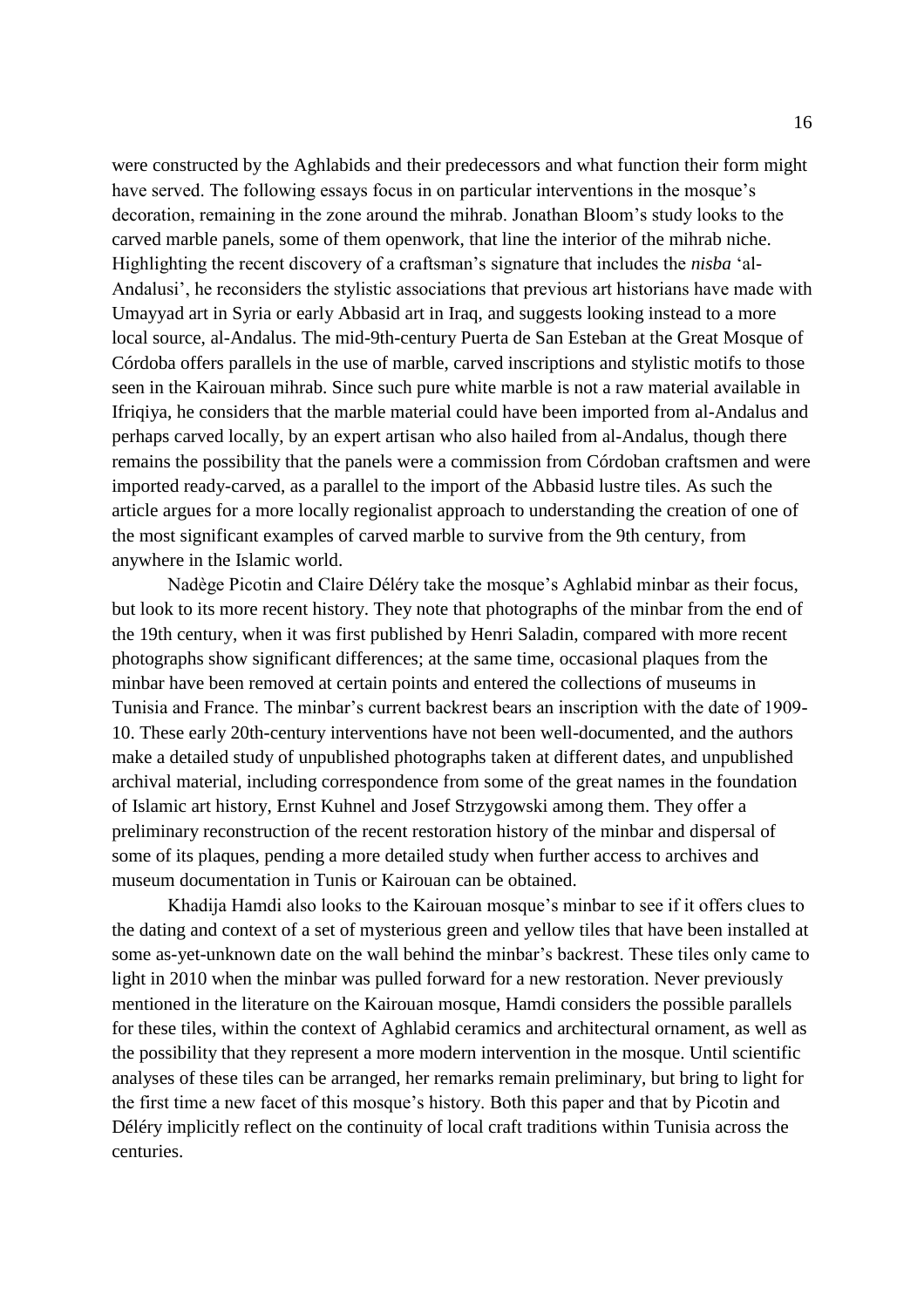Rounding out the focus on monuments are two essays on the splendid Zaytuna Mosque of Tunis which is perhaps less familiar to Anglo-Saxon scholars than the Kairouan Mosque, but as a nearly contemporary major monument deserves much more attention. Abdelaziz Daoulatli's essay presents a summary of part of the author's important 1996 publication on the Zaytuna mosque which, though available in reprinted editions, is difficult for scholars outside Tunisia to access.<sup>53</sup> Daoulatli draws on his extensive knowledge of the textual and archaeological sources for the mosque's long history. He presents proposals for reconstructing the Aghlabid-era form of the mihrab, its southeast minaret, and an explanation for its skewed plan. Sihem Lamine's essay also focuses on the Zaytuna mosque in Tunis, analyzing the specific contexts for its architectural, epigraphic, ornamental, and architectonic features. She argues that the Zaytuna simultaneously exemplifies the emulation of a compelling archetype – the Great Mosque of Kairouan – and a single-minded expression of Tunis' self-assertion and defiance.

Lotfi Abdeljouad's essay is a welcome analysis of Aghlabid epigraphy, which updates our knowledge of the evolution of Kufic inscriptions in the Islamic West. Working from a corpus of 160 architectural and funerary inscriptions, the essay seeks to define the formal characteristics of Aghlabid inscriptions, and to contextualize these in their broader Islamic contexts, both with respect to the Abbasid east as well as in the western Mediterranean. Looking beyond the realm of religious architecture, the Aghlabid coastal fortresses stand out as major early representatives of the building type known as *ribat*. Ahmed El -Bahi's contribution is the first attempt to make an inventory of the so-called 'Aghlabid' coastal fortifications and to distinguish between those that can be securely dated to the ninth century and those that are less certain in the absence of archaeological evidence. Building on the work of Neji Djelloul,<sup>54</sup> he shows that many fortifications attributed to the Aghlabids were founded by the Fatimids and Zirids.

#### 3. Ceramics: morphology and mobility

This section offers a series of papers presenting focused studies of ceramics from different sites across this region, which date from the 9th to early 10th centuries. Many of these studies raise similar questions regarding the origins of new shapes and techniques, and resort to a common model of "borrowings" from the Islamic East. The widespread export of Abbasid ceramics, especially lustrewares, is credited with spreading an "international Abbasid style" across the Islamic empire, giving rise to new forms and types of decoration, though these might be locally interpreted in different ways. In North Africa, figurative decoration was less popular than in Iraq or Khurasan, and the designs on yellow-glazed wares from Raqqada usually feature birds rather than the human forms common in ceramics attributed to Nishapur. With regard to the yellow-glazed wares – the "jaune de Raqqada" and "giallo di Palermo" – the research currently being undertaken by Oliver Watson might eventually allow us to construct a more nuanced model, in which the "yellow-glazed family" had a much

<sup>53</sup> Daoulatli, *al-Zaytuna*.

<sup>54</sup> Djelloul, *al-Ribāṭāt al-baḥrīya*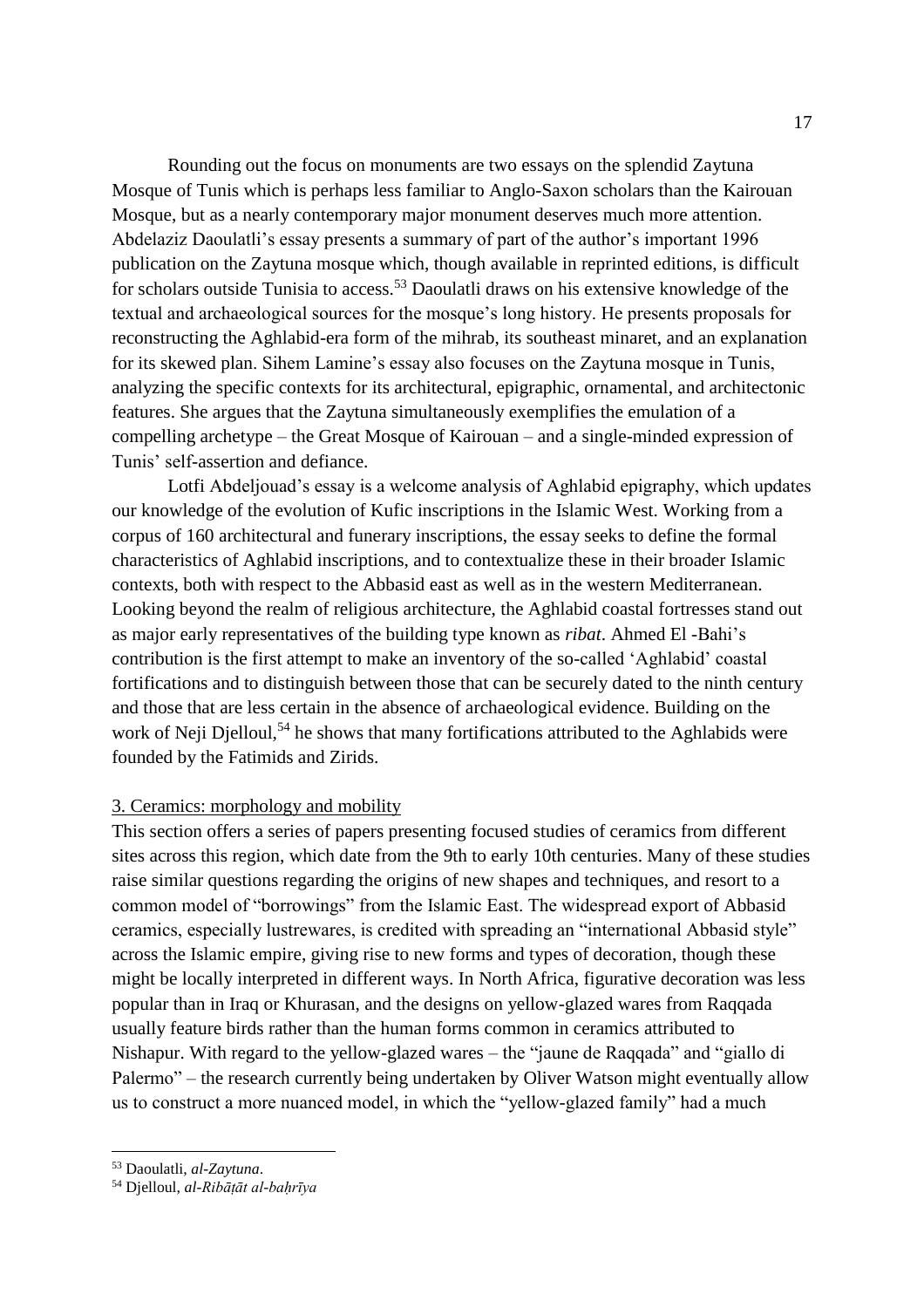broader geography of production than has hitherto been acknowledged, and that possibly an eastern Mediterranean technology, developed in the 7th or 8th centuries, might provide the common denominator between far western and far eastern manifestations.<sup>55</sup> And we must not neglect the regionally specific factors: the possible continuities and "borrowings" from Roman, Late Antique and Byzantine forms and technologies, already widely practised in this region, which might be manifest in similar shapes being seen in Spain and Sicily, for example.

Several of these essays also posit a "grande mobilité d'artisans", suggesting that these new forms and aesthetics were spread by means of the potters themselves travelling from place to place. If so, they do not seem to have carried their technologies with them: though the appearance for white-glazed wares in the central and western Mediterranean may indeed reflect a fashion for a new innovation emanating from the imperial centre, scientific analysis on Sicilian ceramics shows that they did not use tin in their glazes, as they did in Iraq. However, true comparative studies cannot yet be undertaken because of the differing levels of scientific analysis: sadly, none have yet been undertaken on the white-glazed wares found at Raqqada. The Sabra ceramics have been analysed but not yet published. When they are, these might show technical continuities from the Aghlabid period into the Fatimid, but without the analyses of Aghlabid ceramics we cannot tell. An important future project would be to conduct comparative scientific analyses of glazed ceramics from Morocco, Tunisia, Sicily, al-Andalus, Egypt and Iraq, across examples dating from 9th, 10th and 11th centuries. This would truly begin to elucidate the spread of technologies from place to place.

Turning to the articles themselves, Soundes Gragueb focuses on the ceramics excavated from the Aghlabid palatine city of Raqqada, occupied between 868 and 921. She presents a morphological and stylistic study of the ceramics found there, focusing on unglazed, yellow-glazed (the characteristic "jaune de Raqqada") and white-glazed wares; she does not discuss the lustrewares found at the site. Reviewing the different forms and their decoration, she attempts to place Raqqada's ceramics within the wider international context of Islamic ceramics at this period, arguing for close connections with the productions of the Islamic East. While forms and appearance – including the adoption of yellow and white glaze grounds – apparently imitate wares from further east, the decoration expresses a more local aesthetic, employing epigraphy, or birds rather than the human figure. These styles may have spread through the circulation of objects throughout the Abbasid empire, or with the movement of the craftsmen themselves. There are also regional connections to be taken into account: the epigraphic decoration of Raqqada's whitewares, employing the phrase "al-mulk" and its variants, closely relates to caliphal ceramics from al-Andalus, but it is important to remember chronology here and that the Aghlabid wares came first. Gragueb also notes that

<sup>55</sup> Oliver Watson's current research is focusing on this issue: see his recent article "Revisiting Samarra". Nevertheless, the technologies do not seem to relate: the yellow in the ceramics from Ifriqiya has been analysed and shown to derive from iron in a lead-based glaze (see the article by Soundes Gragueb), while the analysis undertaken by Oliver Watson, Mike Tite and Moujan Matin is finding that the yellow in Eastern Mediterranean ceramics includes tin.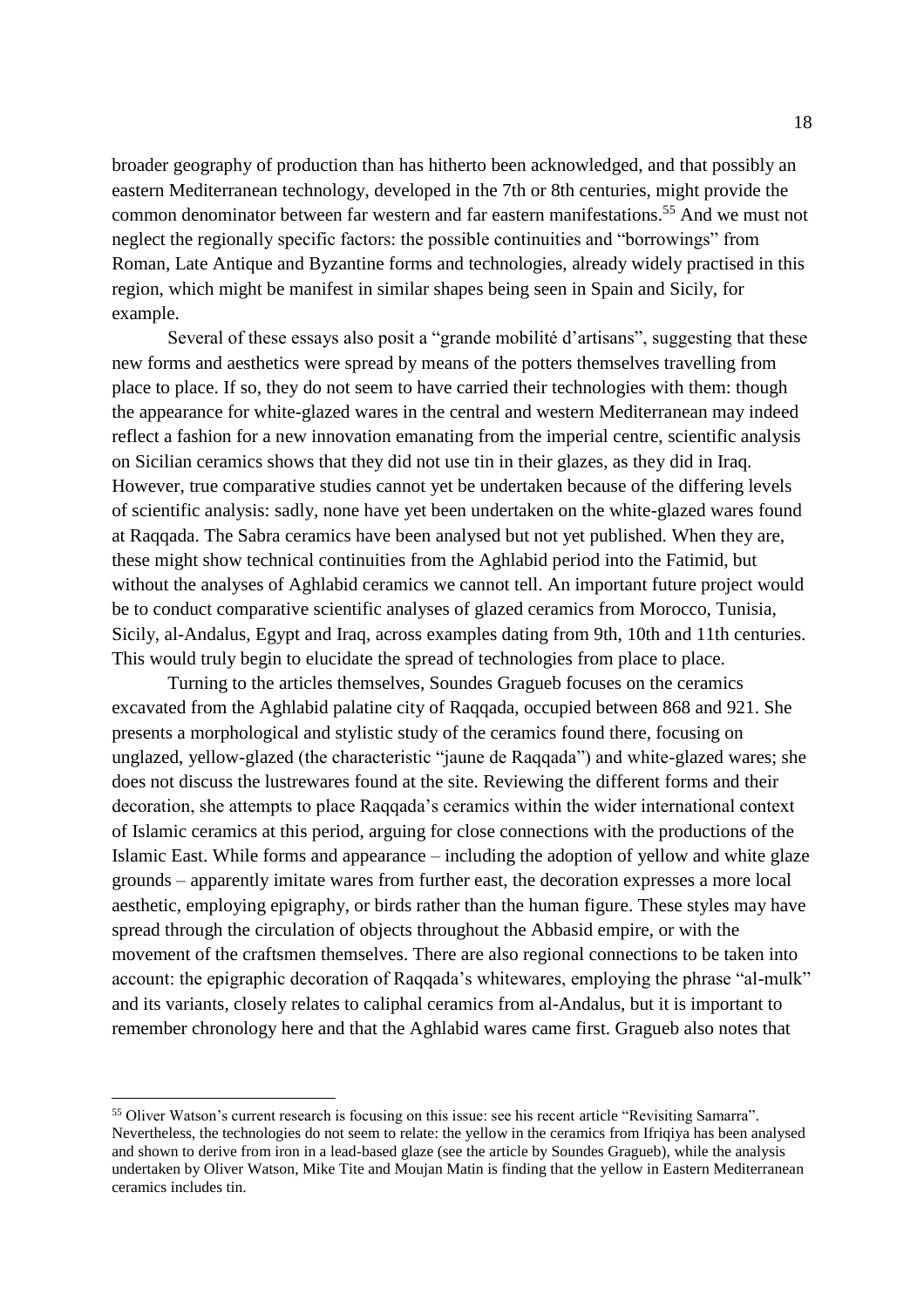among the unglazed ceramics, forms are shared with Spain and Sicily and have a common origin in Late Antique ceramics.

Very close parallels exist between the ceramics produced locally in Ifrīqiya and those produced contemporaneously in Aghlabid Sicily. Not much material evidence exists for the Islamic presence in Palermo, but archaeological finds in recent years have uncovered interesting ceramics that shed light on the connections between Ifriqiya and its colony in Sicily, as well as processes of Islamicisation on the island.<sup>56</sup> The paper by Fabiola Ardizzoni, Elena Pezzini and Viva Sacco introduces broad issues of the archaeology of Aghlabid Palermo, and an overview of the ceramic finds and what they can tell us about processes of urban expansion in the ninth and tenth centuries. Focusing on the assemblages discovered during the excavations in the church of "Santa Maria degli Angeli alla Gancia" and in the Bonagia Palace, both situated in the "Kalsa" quarter, near the port, they argue that there was a significant expansion of the city in the late ninth century in the harbour area. Their analysis of the tableware and lamps, cooking wares and amphorae shows strong trading and cultural links between western Sicily and North Africa in the Aghlabid and early Fatimid periods visible in imports from Ifrīqiya and the similarity of certain ceramic forms. They suggest that the new forms, decorations and techniques and the increase in the volume of production can only be explained by significant population movement, demographic growth and an expanding urban market.

Lucia Arcifa and Alessandra Bagnera focus on the case study of Castello San Pietro, near the Aghlabid port of Palermo. Datable between the late 9th and early 10th century it is, together with La Gancia, discussed in the previous article, one of the earliest Islamic settlements so far identified in Palermo. The article discusses its ceramic assemblage, highlighting markers of Islamicisation such as glazing technologies and new shapes, themselves indicative of new systems of lighting, water management and dining practises. Petrographic analyses allow local products to be distinguished from North African imports, though in the absence of comparative analysis for the North African ceramics it is difficult to be more precise about their origins. In particular, the "giallo di Palermo" shows a direct connection, in both shapes and decoration, with the "jaune de Raqqada", and implies a common cultural background for both workshops, or some other direct link between them. At the same time, the authors see an echo of trends in wider Islamic ceramics, in the decoration of a Palermitan cup which appears to imitate the roundels commonly found on the backs of Abbasid lustre bowls; and in the use of opaque white glazes, formed from bubbles and large quartz inclusions in a lead-based glaze without tin, which may attempt to imitate Abbasid tinglazed whitewares. While no such Abbasid vessels have been found archaeologically in Ifriqiya, the authors argue that Abbasid ceramics spread a decorative language around the Islamic world, and Egypt's role in disseminating these wares into the Mediterranean may have been fundamental if little documented. The authors caution against thinking of Ifriqiya as the sole point of reference for Islamic Sicily's ceramic production, and also revise the dominant view that al-Andalus played a significant role in this production.

<sup>56</sup> See most recently, Nef, *Medieval Palermo*.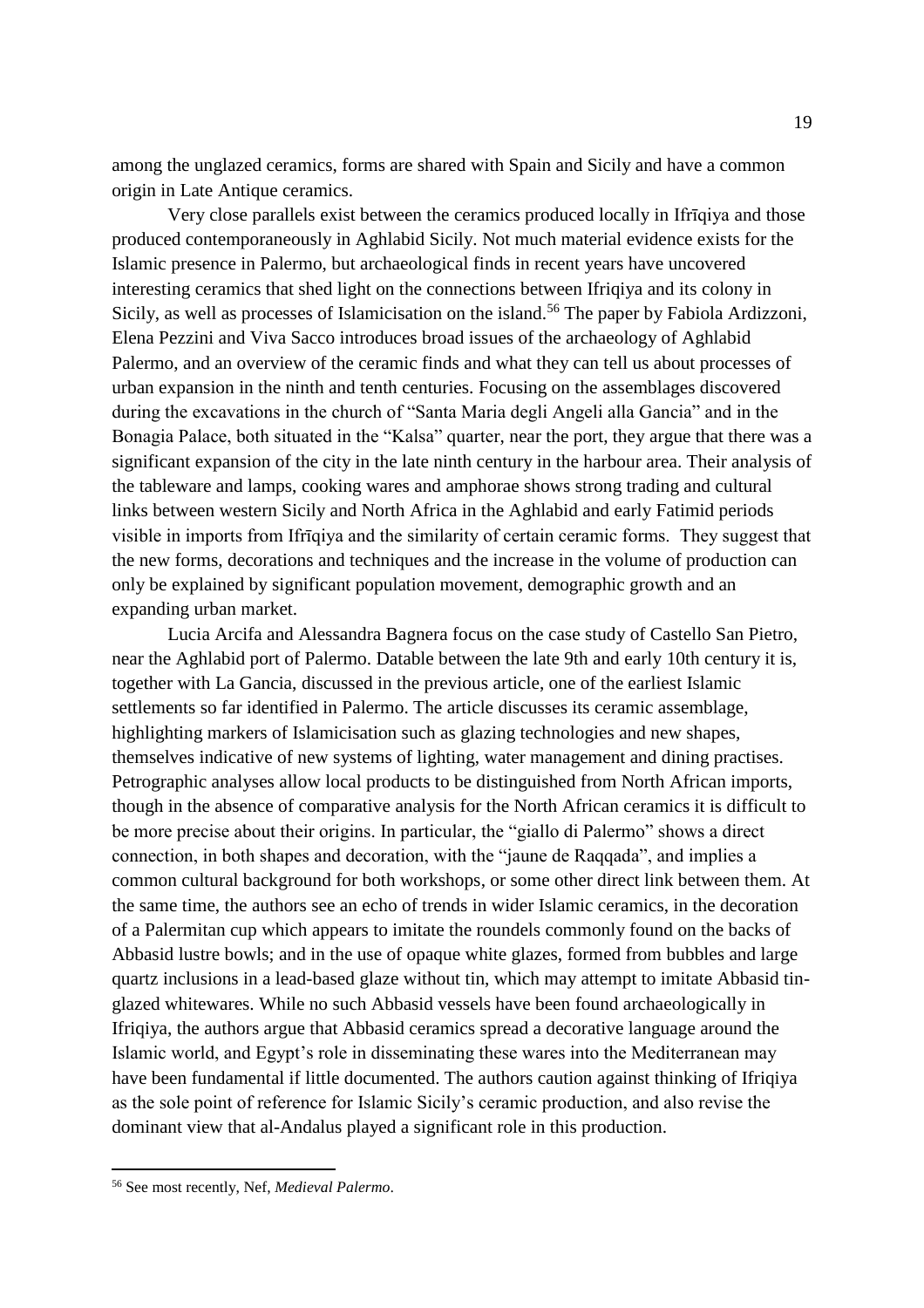While there seems to be a strong degree of consistency and connectivity between the ceramics produced in Ifriqiya and Sicily, possibly deriving from shared imports from the East (or shared artisanal expertise), the articles on ceramics from the western Maghrib and al-Andalus show a different process at play, one of more regionally specific interaction. The following two articles support the view that connections between this region and the central Mediterranean zone of Ifrīqiya/Sicily are few, at least in regard to the types of ceramics produced at this period. Fez in the early medieval period remains very little studied, and the paper by Kaoutar Elbaljani, Ahmed Ettahiri and Abdallah Fili presents the ceramic assemblages found during restorations in 2006 beneath the prayer hall of the city's al-Qarawiyyin mosque. Never previously the subject of a scientific and stratigraphic excavation, this intervention has revealed extremely rich and interesting material, including examples of carved architectural plasterwork that appear to come from the mosque's original 9th-century mihrab.<sup>57</sup> The excavations also uncovered houses dating from the Idrīsid (early 9th century) and Zenata (early 10th century) periods, and the domestic ceramics from these contexts are presented here from the point of view of their technology (revealed through scientific analyses), morphology and decoration. This study thus offers a chronological system upon which to build future research into the ceramics of early medieval Morocco, but also reveals the importance of Fez as a ceramic production centre at this early period, when it was beginning to flourish culturally and economically. Scientific analysis of the clay fabrics has revealed the use of local clays for most of the wares, with cooking pots and casseroles being imported from rural environments within the Moroccan hinterland. The links adduced – mainly in shape and type – are to other Moroccan centres, such as Volubilis/Walila, or in some cases to al-Andalus.

Finally, Elena Salinas and Irene Montilla consider the evidence that material culture provides for exchange between al-Andalus and North Africa during the Aghlabid period. Sailors who moved between Iberian and North African coastal cities maintained Aghlabid connections, and were thus one means by which goods circulated between the Aghlabids and neighboring cities. While there do seem to be connections between these two territories, which are more manifest in architecture and epigraphy, evidence of direct exchange is difficult to discern in ceramics and other media. This again supports the notion of indirect exchanges at the level of daily life, or perhaps a preference for more prestigious wares from the Islamic lands to the East. Similarly, evidence from the emirate of Nakur – discussed by Cressier in section 4 – indicates a primarily local western Mediterranean economy for tinglazed ceramics decorated with green-and-brown in the tenth century. Close political contacts between al-Andalus and the Maghribi states during the rise of the Umayyad caliphate in the early 10th century provide a context for the wares found at Nakur, whose port was important for crossing the short distance by sea; nevertheless, the western Mediterranean at this period seems to be characterised by the circulation of primarily local goods within the region.

## 4. 'Neighbours': North Africa and the central Mediterranean in the 9th century

<sup>57</sup> See Lintz, Déléry and Leonetti, *Le Maroc médiéval,* 118–20, 193–5, cats. 30–33, 98–100, 103–110.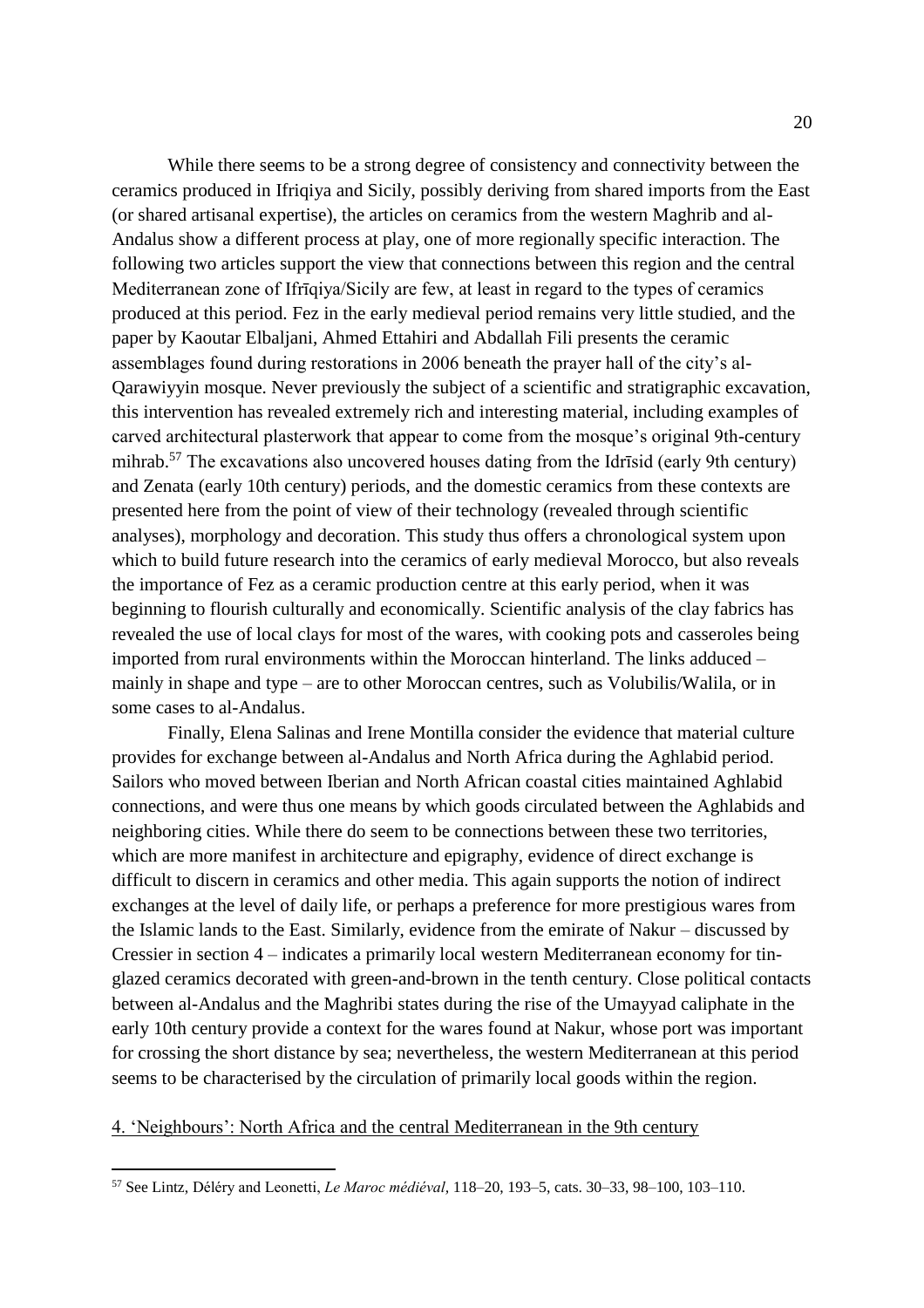In the ninth century, the Aghlabids and their neighbours– the Rustamids, Idrīsids, Tulunids, the Umayyads in al-Andalus and a plethora of smaller statelets – were negotiating and transforming definitions of Islamic statehood and rulership, and the very nature of what it meant to be a member of the Muslim community. The essays in this section place the Aghlabids in their North African and central Mediterranean context. Collectively, they show the value of integrating archaeological and historical evidence to unravel the history of early medieval North African states and their links with the Aghlabids and the broader Islamicate world.

Renata Holod and Tarek Kahlaoui examine the relationships between the island of Jerba, an Ibādī stronghold and the Aghlabid mainland. At the start of the 9<sup>th</sup> century, the Aghlabid dynasty was particularly active in establishing a defensive line of the forts (*ribāṭs)* along the coast of Ifriqīya, including a major *ribāṭ* located to the north on the mainland at Gabès. Drawing on the results of the Jerba Archaeological Survey conducted between 1996- 2000 and a close reading of the local manuscript tradition, they argue that while at least three forts were operational in the ninth century, none can be directly connected to broader Aghabid fortification initiatives. Indeed, they make a strong argument that the significant changes visible in the settlement pattern in the eighth-tenth centuries reflects the influx of Ibādī settlers in the ninth century attested by local sources.<sup>58</sup> Further, they suggest that the island was riven by factional disputes between Wahbī and Nukkār factions of the Ibādī, and served as a place of refuge or exile. The Jerba they depict was outside the Aghlabid orbit – militarily, commercially and religiously – and would remain so.

Lorenzo Bondioli's essay focuses on Muslim-Christian interactions in the quasiindependent amirate of Bari, on the southern Italian mainland. This case is particularly welldocumented because it came to play an important role in the political history of 9th-century southern Italy, in a context of the political fragmentation of the Lombard principality of Benevento in the face of Carolingian expansion from the north, and competition over Sicily between the Aghlabids and Byzantines. Using a combination of Arabic and Latin sources, Bondioli revisits the date of the amirate's foundation, reassigning it to *circa* 840 from the established date of 847, and discusses the close relationship of Bari's rulers with the prince of Benevento, whom they served as mercenaries. In contrast, they seem to have enjoyed less agreeable relations with the Aghlabids, and appealed on several occasions to the caliph in Baghdad for recognition in their own right. He argues that, as a catalyst for Byzantine reengagement in southern Italy and the resultant conflict between the Carolingians, Byzantines and Aghlabids, Bari has assumed a historical importance than went well beyond its actual economic and political significance in the ninth century.

The remaining chapters turn to consider some of the North African neighbours and rivals of the Aghlabids. Patrice Cressier examines the neglected 'emirate' of Nakur, the earliest autonomous state in the Maghreb and the only one to have held to a strictly Sunni Islam. Through a close analysis of the historical resources, he relates the history of this

<sup>58</sup> For full results of the survey, see Fentress, Drine and Holold, *An Island Through Time: Jerba Studies, vol 1*; volume 2 on the medieval results is eagerly awaited.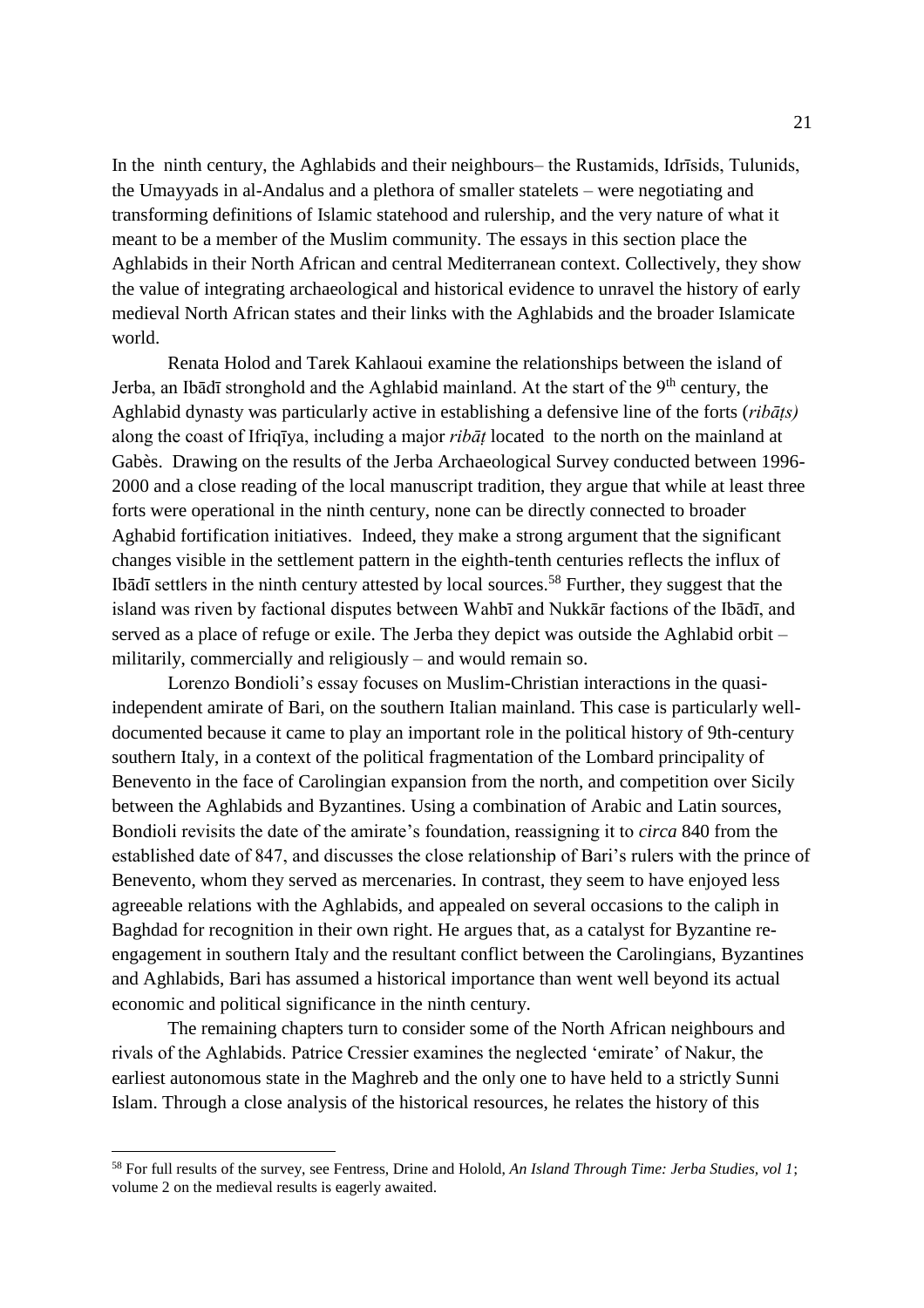dynasty and the foundation of the town of Nakur. Very little is known about the archaeology of the town of Nakur beyond the survey and small-scale excavations conducted in the 1980s: the town has two substantial walls, a possible mosque, and a possible hammam; the ceramics reveal connections with Ifriqiya and al-Andalus as well as local productions. It was endogenous rather than exogenous interests that brought about a convergence of interests between two tribal groups (the Banu Waruagal and the Timsaman) and an outsider (Ṣāliḥ ibn Manṣūr of Hymarite descent) to form a state and found a city. As Cressier puts it, Nakur is important because it shows "la coexistence de deux structures politiques fonctionnant en symbiose, une dynastie aux prétentions orientales – origine qui est censée lui apporter sa légitimité – et une mosaïque tribale qu'il s'agit de fédérer sous un gouvernement unique ; une société, en somme, qui parvient à un équilibre efficace entre « arabité » et « berbérité » (avec les guillemets qui s'imposent).<sup>59</sup>

As Elizabeth Fentress shows in her contribution, Walīla (Volubilis) and the origins of the Idrīsid state provides another example of symbiosis between old "Berber" and new "Arab" populations in the making of new states in the early medieval North Africa. The sources relate that one Idris arrived at this important Berber town in 788 fleeing persecution in Baghdad, married a local Berber woman of the Awraba tribe and was proclaimed imam (for the Awraba had already converted to Islam). She suggests that incorporating a descendant of the prophet into their community, the Awraba instantly acquired prestige and legitimacy. Drawing on the excavations of 2000-2005, Fentress reconstructs the plan of Idrīsid Walīla and shows that there were significant distinctions in architecture, house plan and consumption practices between the Berber settlement and what they identify as Idrīs' headquarters outside the walls: an elite complex with Eastern-style courtyard housing, a *hammām* and a granary. Importantly, the essay highlights the way that Idrīs I, his burial place and his memory continued to be appropriated and re-appropriated at key points by later Moroccan dynasties seeking to legitimise their rule by linking themselves to the 'Alids and the Prophet.

Chloe Capel offers a critical re-reading of al-Bakri's description in the *al-Masâlik wal-Mamâlik* of the Midrarid foundation of Sijilmasa in the ninth century. She makes a strong argument for reading al-Bakri's account of the construction of walls by al-Yasa in 199/814-5 as denoting the construction of a new, second, city near to the existing one in the Tafilalt plain, rather than simply as the monumentalisation of the existing one. The archaeological site of Sijilmasa today is this second, royal foundation which was laid out at the same time as a large irrigation channel cut from the Wadi Ziz.<sup>60</sup> Far from the epicentre of Aghlabid power though it was, she shows that al-Yasa<sup>o</sup>s foundation of Sijilmasa can only be understood within a regional framework of competing and antagonistic early Muslim states in North Africa. It fits within the pattern of royal foundations outside existing urban centres, as at Aghlabid al-ʿAbbāsiyya founded outside Kairouan in 184/800 and the Idrīsid imitation of al-ʿAliya founded outside the original nucleus of Fes.

<sup>&</sup>lt;sup>59</sup> Cressier, this vol, [crossref]

<sup>60</sup> See now Messier and Miller, *The Last Civilised Place.*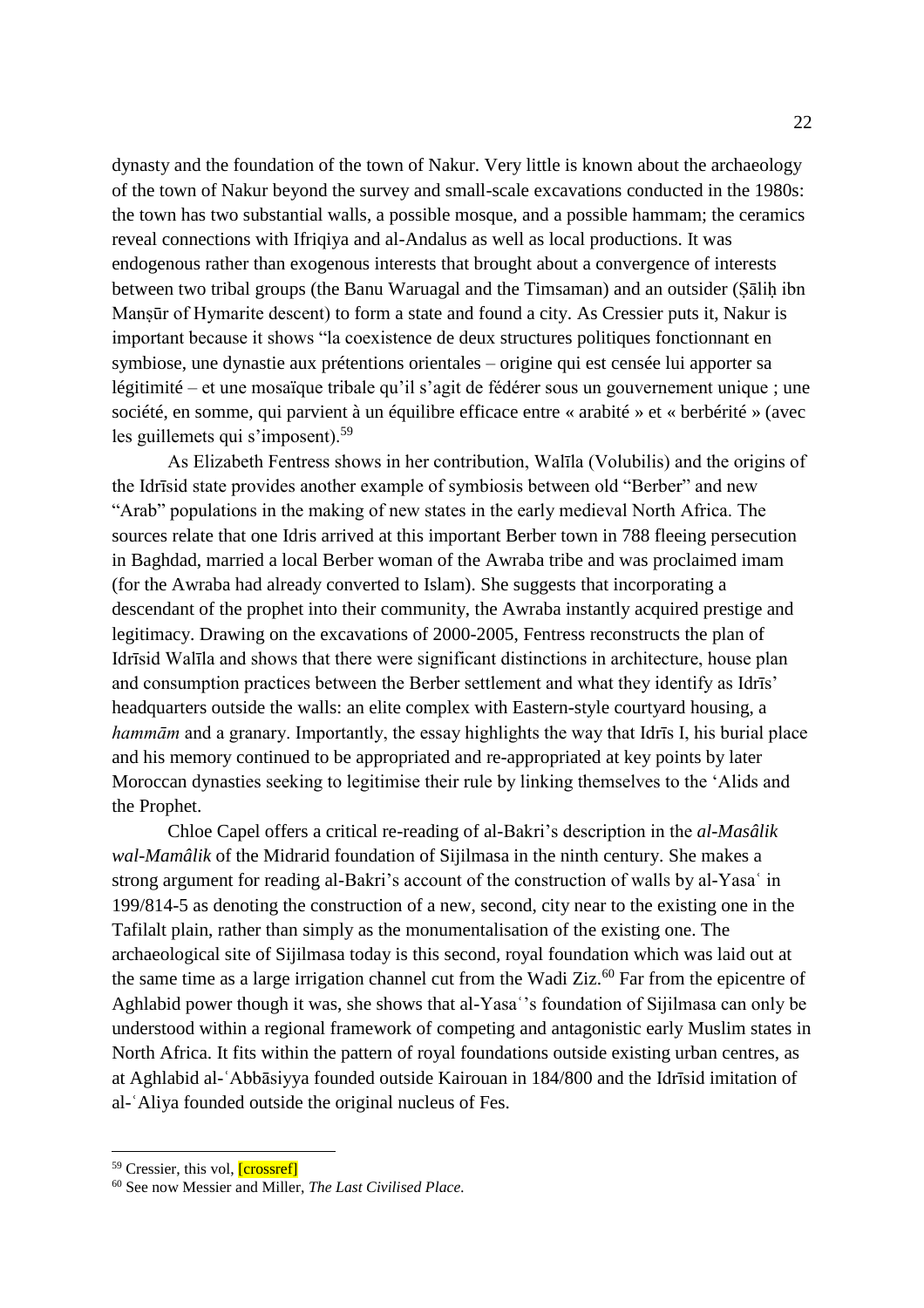Finally, David Mattingly and Martin Sterry examine the complex relations between the eastern Sahara and Ifrīqiya in this period. Countering earlier scholarship which argues both for the medieval origins of trans-Saharan trade and an Ibadi-led urbanization of the oases, they remind medieval scholars that there is significant archaeological evidence for the exploitation of the oases of the Libyan Fazzan and a complex regional trading system as early as the early first millennium AD. Their main focus, however, is the rise of Zuwila as the most powerful regional centre in the medieval period at the expense of Jarma, the centre of the Saharan kingdom of the Garamantes until at least the  $6<sup>th</sup>$  century AD. A combination of excavation, remote-sensing, field survey and radiocarbon dating allows them to reconstruct a Saharan landscape in flux between the seventh-tenth centuries with significant reorganisation of existing oasis settlements in response to the changing political climate, shifting trading routes and the exhaustion of water sources. Zuwila was the winner in this scenario: it had already become the main conduit for trade in sub-Saharan goods and slaves by the time of the first Muslim raids of the Fazzan and in the tenth century it became the centre of the Banu Khattab state. Importantly, this essay shows that we must not assume that the Ibadi and other Berber groups were responsible for establishing trans-Saharan trade: their activities in the desert oases in the late eighth and ninth centuries built on pre-existing networks, which still need to be unraveled for other regions of the Sahara.

#### 5. Legacy

The volume's last two essays both take a particular Qur'an manuscript as their focus, both dating from the 10th century but revealing different aspects of the continued legacy of the Aghlabids in the Fatimid period. Cheryl Porter's focus is the famous so-called 'Blue Qur'an'. This magnificently produced Qur'an has been the subject of some scholarly debate in recent years, in particular over its origins – whether produced in the Abbasid imperial heartland or in Kairouan, which was an internationally respected centre of religious learning and book production. Porter's article is not intended to argue for one provenance or the other, but to study the manuscript from the perspective of materials and techniques. Having engaged in close physical analysis of several of the manuscript's dispersed folios, she has also conducted empirical research into the means of colouring parchment, applying gold in shell or leaf form, the type of ink used, and what other pigments were employed in its illumination. Not only does this help us to understand the construction of such a precious object and to appreciate the skills of the book craftsmen, but it provides a strong basis on which to build further studies, ideally a comparative analysis of manuscripts known to have been produced in Ifrīqiya and Iraq.

Jeremy Johns closes the volume with a detailed investigation into the religious context in which the Palermo Qurʾān was produced: dated by its colophon to 982–3 AD, he describes it as the "single most important artifact so far known to survive from Muslim Sicily". But the circumstances of this Qur'an's production have been hitherto misunderstood, and it has been classed as a Fatimid object. Through a codicological analysis, Johns shows that the text of the Qur'an follows the reading favoured by Maliki jurists; indeed, the Palermo Qur'an offers the first material evidence of this. The inclusion in the colophon of the creed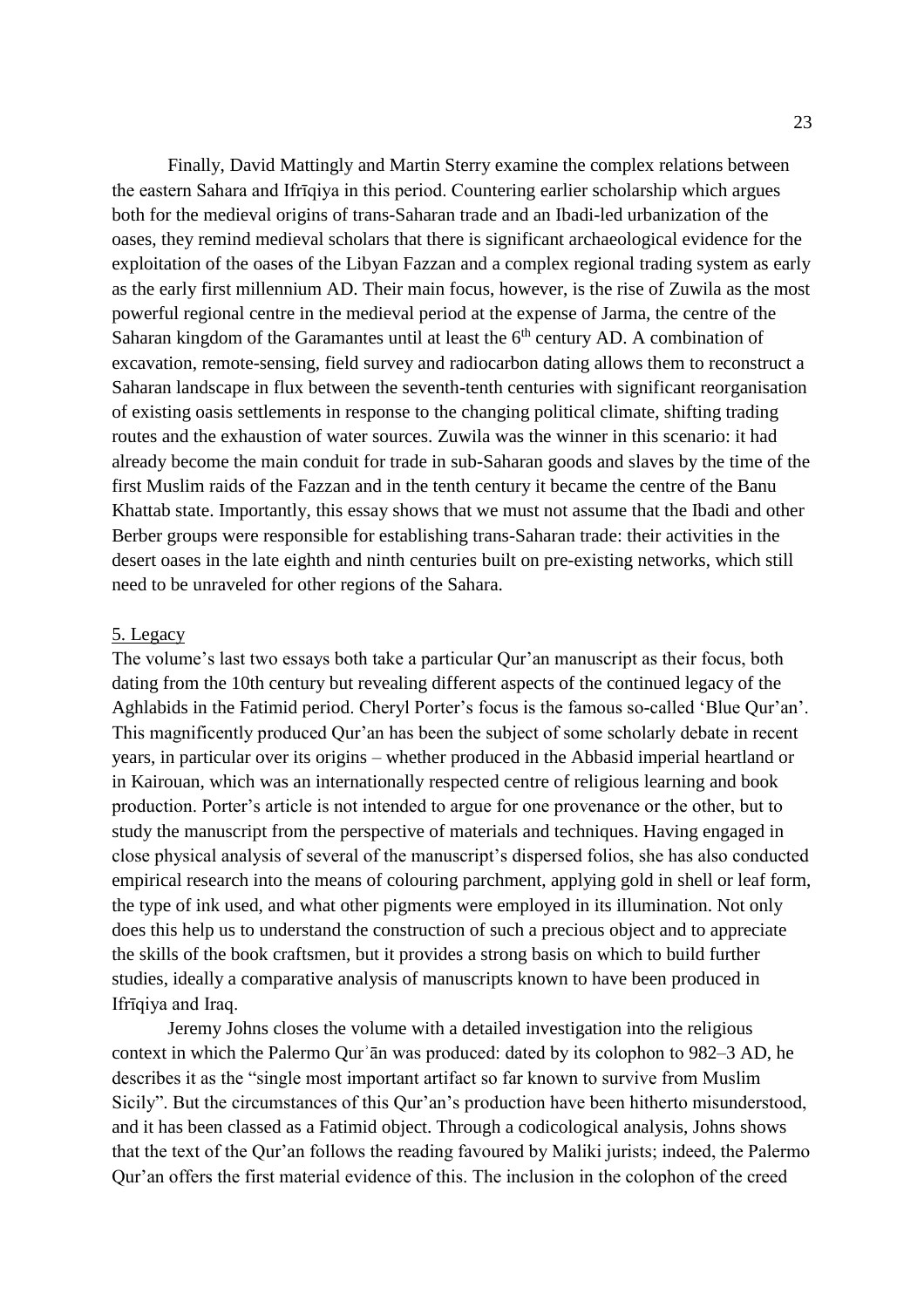that the Qur'an was not created leads to a discussion of the debate (*mihna*) that thrived during the Aghlabid period over the doctrine of the created Qur'an. Johns looks to examples of Aghlabid epigraphy which accept or reject this same creed, arguing that its use or absence stems from political statements over alignment with or opposition to the official dogma advocated by the Abbasid caliph and followed by the Aghlabid emirs, but which was not widely accepted by the Ifriqiyan religious class. The Palermo Qur'an offers the evidence that this controversy must have spread to Sicily, and though produced several decades after the fall of the Aghlabids, it indicates that the island remained staunchly Maliki, even in the face of the Fatimid takeover. This essay, like all the others in this volume, seeks to situate the Aghlabids and their neighbours within their international context.